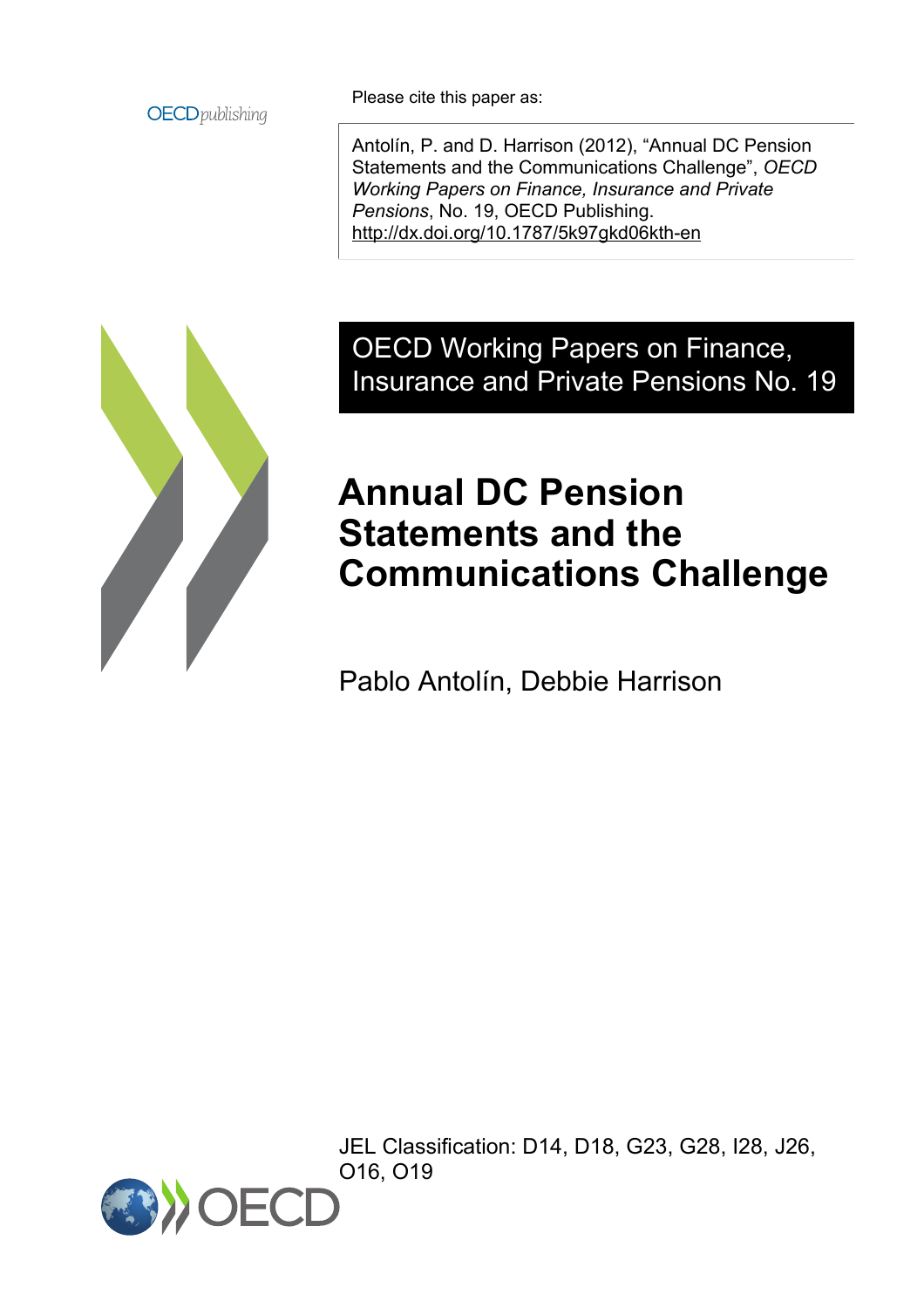## **OECD WORKING PAPERS ON FINANCE, INSURANCE AND PRIVATE PENSIONS**

OECD Working Papers on Finance, Insurance and Private Pensions provide timely analysis and background on industry developments, structural issues, and public policy in the financial sector, including insurance and private pensions. Topics include risk management, governance, investments, benefit protection, and financial education. These studies are prepared for dissemination in order to stimulate wider discussion and further analysis and obtain feedback from interested audiences.

The papers are generally available only in their original language English or French with a summary in the other if available.

> **OECD WORKING PAPERS ON FINANCE, INSURANCE AND PRIVATE PENSIONS** are published on [www.oecd.org/daf/fin/wp](http://www.oecd.org/daf/fin/wp)

*This document and any map included herein are without prejudice to the status of or sovereignty over any territory, to the delimitation of international frontiers and boundaries and to the name of any territory, city or area.*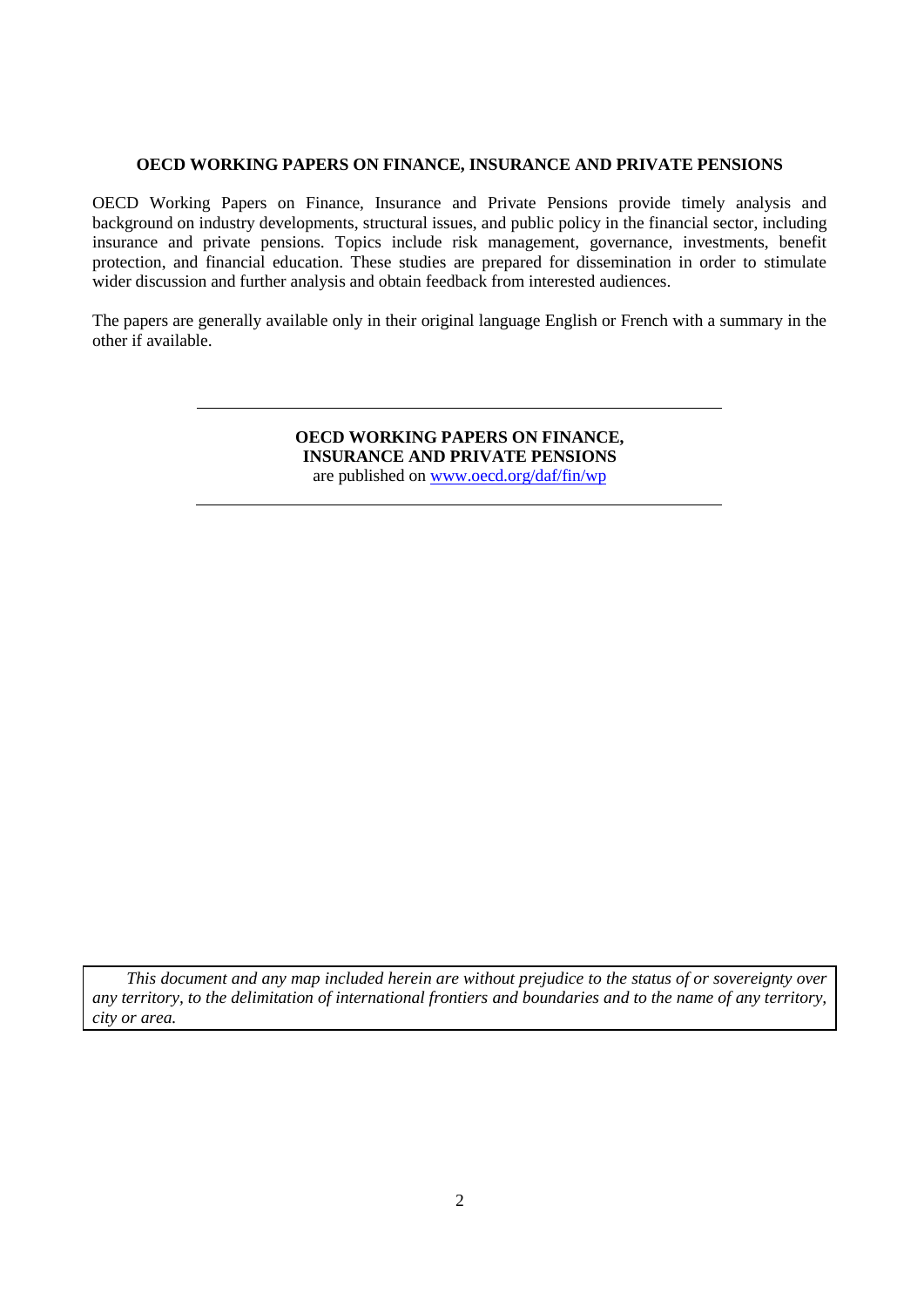### **Abstract**

## **ANNUAL DC PENSION STATEMENTS AND THE COMMUNICATIONS CHALLENGE By Pablo Antolín and Debbie Harrison**

This paper examines and evaluates the content and design of the annual pension statement sent to members of funded defined contribution (DC) pension schemes in a selection of OECD and non-OECD countries. The aims of the research are to identify the potential shortcomings in statement planning and design processes, to consider potential barriers in communications to members, and to highlight trends and models of good practice in these critical areas. The overarching objective is to develop recommended guidelines for organisers, so that the statement can be developed as an effective (impact) and efficient (cost-benefit analysis, value for money) medium to deliver essential member information and to encourage appropriate member actions.

JEL codes: D14, D18, G23, G28, I28, J26, O16, O19

Keywords: Pension statement, defined contribution, financial literacy, financial education, communication.

## **Résumé**

# **RELEVES ANNUELS DE RETRAITE DES PLANS A COTISATIONS DEFINIES ET LE DEFI DE LA COMMUNICATION**

### **By Pablo Antolín and Debbie Harrison**

Ce document examine et évalue le contenu et la forme du relevé annuel de retraite envoyé aux adhérents des plans de retraite par capitalisation à cotisations définies dans certains pays de l"OCDE et hors OCDE. Les objectifs de le recherche sont d"identifier les éventuels défauts dans les processus de planification et de conception du relevé, de considérer les barrières potentielles dans les communications aux adhérents et de souligner les tendances et modèles de bonnes pratiques dans ces domaines essentiels. L"objectif global est de développer des directives recommandées pour les organisateurs, de manière à ce que le relevé puisse être élaboré comme un moyen efficace (impact) et efficient (analyse de rentabilité, rapport qualité/prix) pour délivrer l"information essentielle aux adhérents et encourager des actions appropriées de leur part.

## *Codes JEL*:

*Mots clés*: Relevé annuel, plans de retraite a cotisations définies, alphabétisation financière, éducation financière, communication.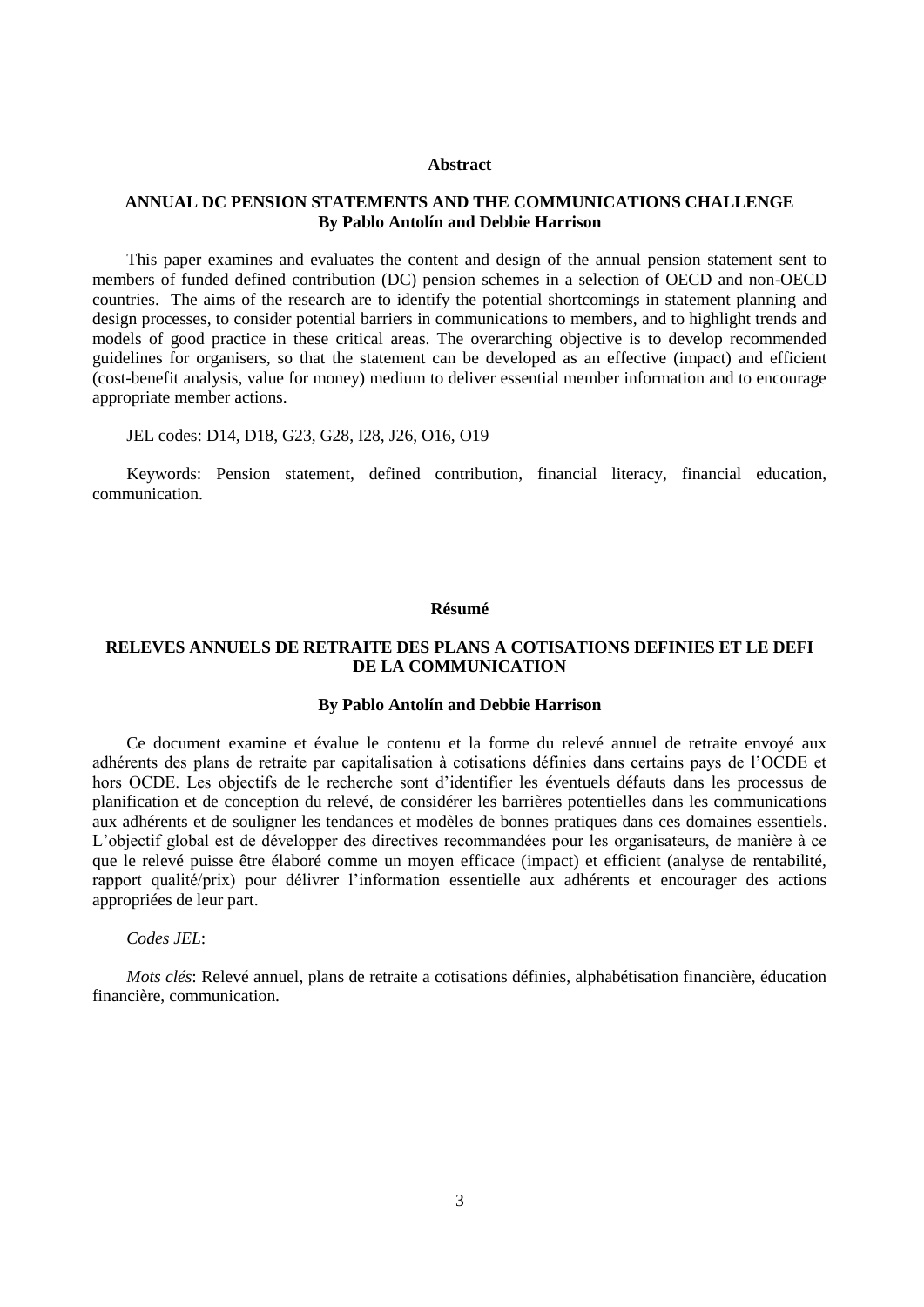# **TABLE OF CONTENTS**

| III. Examples of Projection Calculations in Statements and on Website Calculators11 |  |
|-------------------------------------------------------------------------------------|--|
|                                                                                     |  |
|                                                                                     |  |
|                                                                                     |  |
|                                                                                     |  |
|                                                                                     |  |
|                                                                                     |  |
|                                                                                     |  |
|                                                                                     |  |
|                                                                                     |  |
|                                                                                     |  |
|                                                                                     |  |
|                                                                                     |  |
|                                                                                     |  |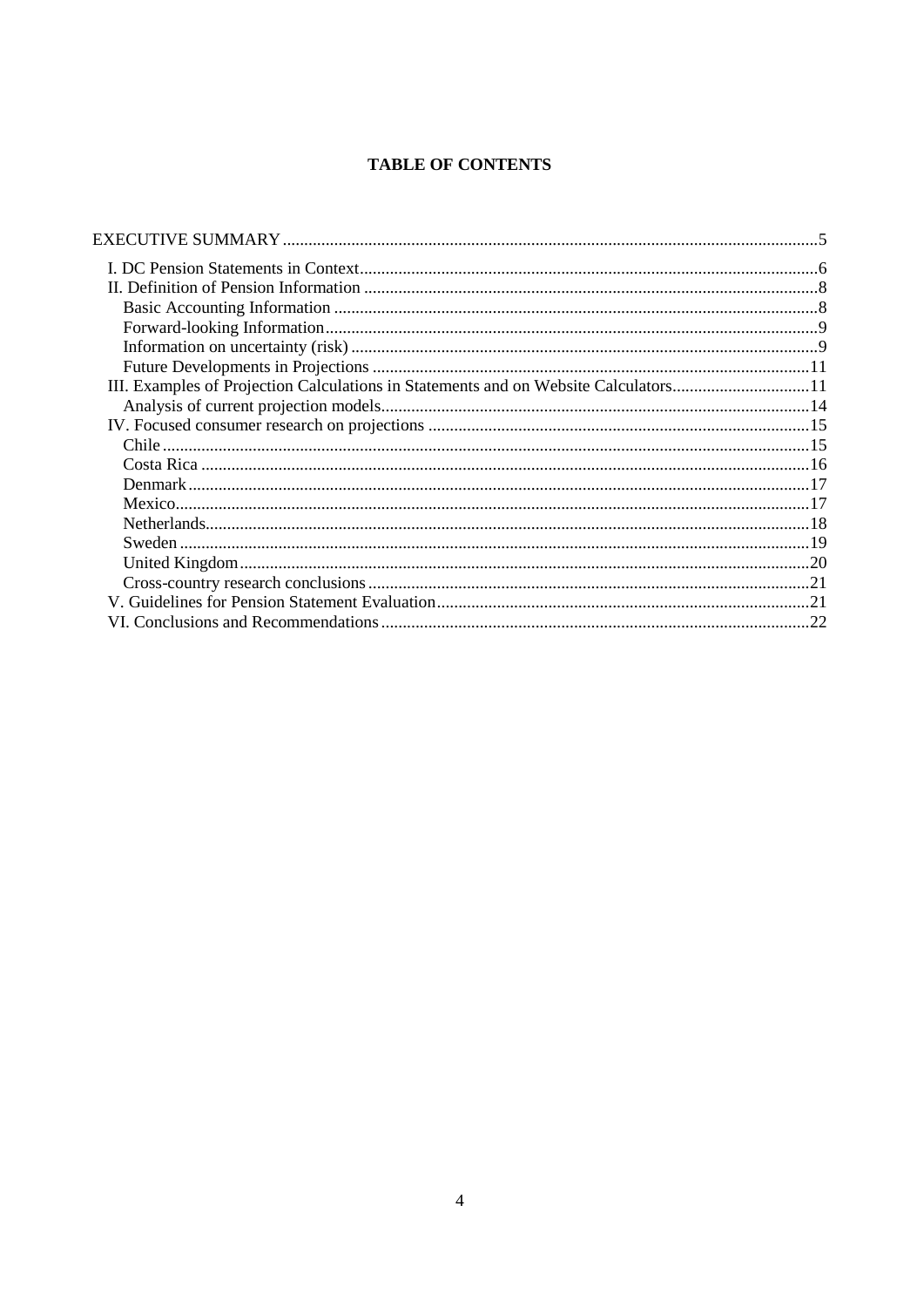## **EXECUTIVE SUMMARY**

<span id="page-4-0"></span>This paper examines and evaluates the content and design of the annual pension statement sent to members of funded defined contribution (DC) pension schemes in a selection of OECD and non-OECD countries. The aims of the research are to identify the potential shortcomings in statement planning and design processes, to consider potential barriers in communications to members, and to highlight trends and models of good practice in these critical areas. The overarching objective is to develop recommended guidelines for organisers, so that the statement can be developed as an effective (impact) and efficient (cost-benefit analysis, value for money) medium to deliver essential member information and to encourage appropriate member actions.

The key findings of the research are as follows:

- 1. The primary objectives of many pension statements are confused. Some pension providers appear to use statements largely to comply with regulatory disclosure requirements, while others use the statement to increase understanding and to prompt member action. The key difference here is that the former represents a passive document, while the latter is proactive: it aims to engage members and to encourage them to take important actions to improve their retirement income.
- 2. The use of evaluation techniques is inconsistent. Quantitative, and in particular qualitative, research on member attitudes and responses to statement content and design is lacking in certain cases. There is a trend towards improved evaluation, however, for example where statement organisers conduct consumer research that tests whether the format and language used in the statement helps to increase member understanding and empowers them to take positive actions.
- 3. There is a disconnection between the acknowledged need for brevity, clarity, and simplicity, and the perceived need for an explanation of complex DC risks, for example in relation to how future employment patterns, inflation rates, investment returns, and longevity trends might affect the potential retirement income. From the consumer-focused evaluation research examined in this report, it is evident that most members do not read, let alone engage with long and complex documents. Where proactive organisers are using consumer testing to improve statement design, the trend is towards a simple summary of key facts on the first page of the statement.
- 4. Regulatory disclosure requirements further undermine the objective of producing statements that are brief and simple. Instead of enhancing impact and reassuring members, the language and format of many disclosure statements examined for this report are considered more likely to act as a further barrier to understanding and active engagement.
- 5. Most pension statements are annual but in a minority of cases they are more frequent. Given the potential volatility of investment markets, it is not clear what purpose is achieved by monthly statements, provided there is an online account that facilitates regular reviews at the member"s discretion. An important exception here is the additional statement sent as an alert, for example where it is necessary to draw attention to a new pension reform or to reassure DC plan members in the wake of a financial crisis.
- 6. The DC projection represents the most contentious area of debate in relation to pension statements. The debate is shaped by the fraught attempt to reconcile regulatory requirements and provider"s desire to explain risk and probability with the member"s understandable desire to see a simple projected retirement income that is expressed as a monetary value. Without this the member is unable to take action to improve the outcome. All of the statements examined in this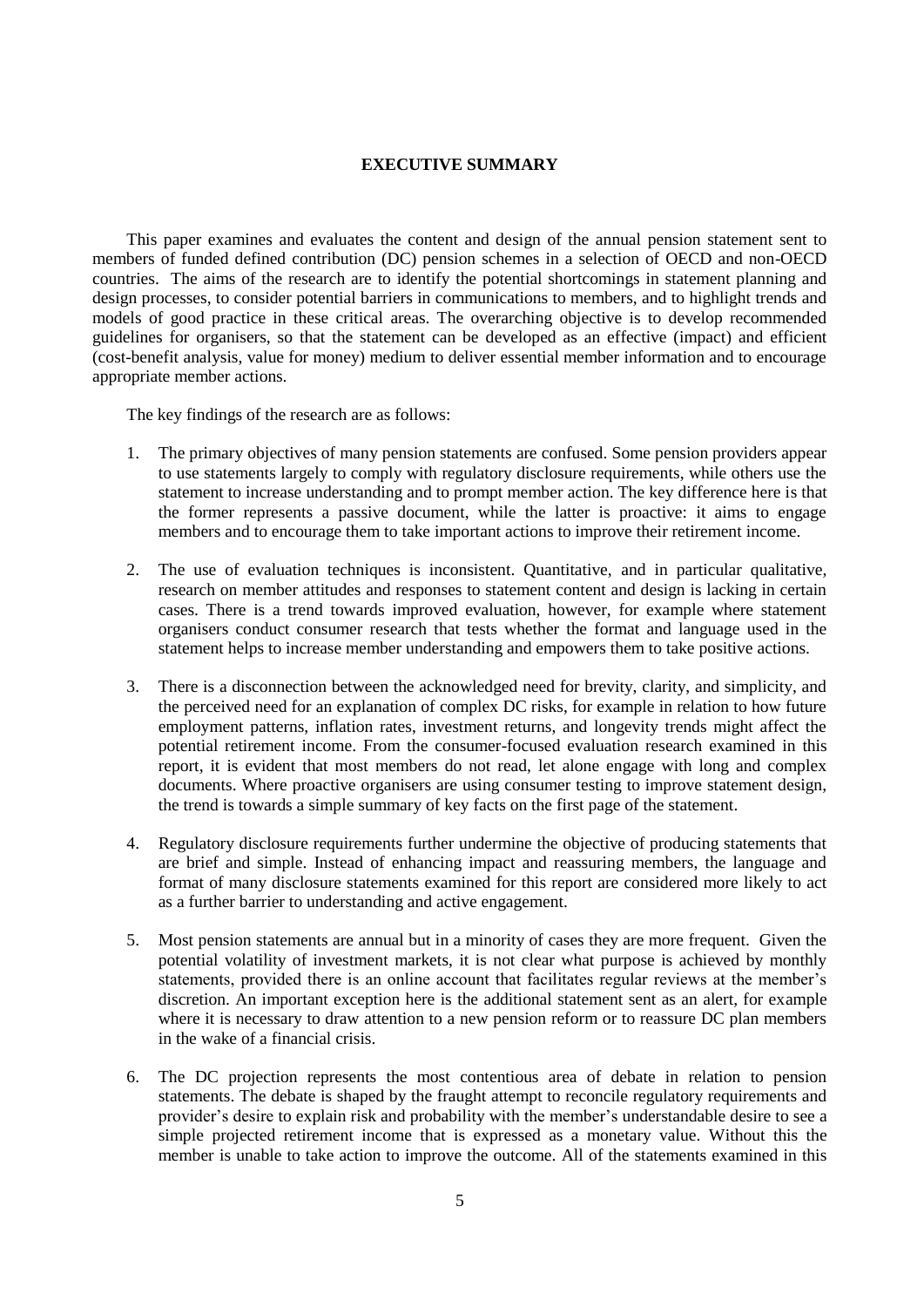report use deterministic projections, which are based on fairly simple assumptions. Even these appear to cause members difficulty – indeed members might not even understand the term "projection". Despite these fundamental issues, a minority of countries are considering the introduction of stochastic modelling in order to convey uncertainty more effectively, although this is likely to be restricted to the website. Overall, therefore, current practice and future trends in statement projections present a very diverse picture that requires much more analysis to ensure the primary objective of empowering individuals to make informed choices is achieved.

- 7. The annual interest rate or investment return assumptions used in projections vary widely, suggesting that in some cases the higher rates are not realistic and do not reflect current market conditions and historical experience. A return assumption of 8%, for example, as found in certain examples in this research, is potentially misleading. Moreover there is a marked inconsistency in the way that supervisors and regulators prescribe projection assumptions and whether or not these should take account of inflation and actual plan charges.
- 8. The written statement, as the sole means of communicating benefits, increasingly is recognised as inflexible and limited. While a written statement is considered necessary, due to the fact that internet access and usage is not universal, there is a trend towards greater emphasis on internet facilities and in particular the pension calculator. Overall, the internet appears to offer a more flexible delivery format that avoids information overload, as it allows the member to access information in accordance with their needs, while the web calculator is a powerful tool that encourages active member engagement and improves awareness of the connections between contributions and retirement income, among other factors.
- 9. There is a growing recognition that the value of the pension statement is limited if it refers to a single plan. While the provision of combined statements is considered complicated, there is a slow but welcome trend towards a document that sets out the member"s position in relation to the individual"s main pension sources, including state (public) pensions.
- 10. The challenges for pension statements reflect certain global trends, such as the increasing government emphasis on funded DC systems to provide a significant proportion of individual retirement income. However, while international comparisons provide considerable insight into planning, design and evaluation processes, such comparisons must always take account of important national differences.

# <span id="page-5-0"></span>**I. DC Pension Statements in Context**

 $\overline{a}$ 

The increased importance of the pension statement reflects a major global trend towards funded DC systems. The rationale for the introduction of these systems varies considerably but in many cases this is a political and socio-economic response to the challenge of ageing populations, characterised by improvements in mortality and life expectancy.<sup>1</sup> As a result of these demographic trends governments make the case that they cannot afford adequate and sustainable state (public) retirement incomes based on pay-as-you-go (PAYG) systems financed from taxation and social security contributions. At the same time many private sector employers argue that they cannot afford to bear the risks of defined benefit (DB)

<sup>&</sup>lt;sup>1</sup> The sharp increase of birth rates in the 1950s and 1960s, followed by the return of birth rates to previous levels, created the "baby boom" generation. The retirement of this generation represents a significant social and economic challenge for all pension systems but in particular for PAYG-financed systems, as there is an imbalance between the cohorts joining the labour market and the baby boom cohorts entering retirement. However, while the baby boom impact is temporary, the impact of improvements in mortality and life expectancy (longevity) appears to be a permanent feature (wars and pandemics excepting), which creates problems for PAYG-funded and funded pension systems alike.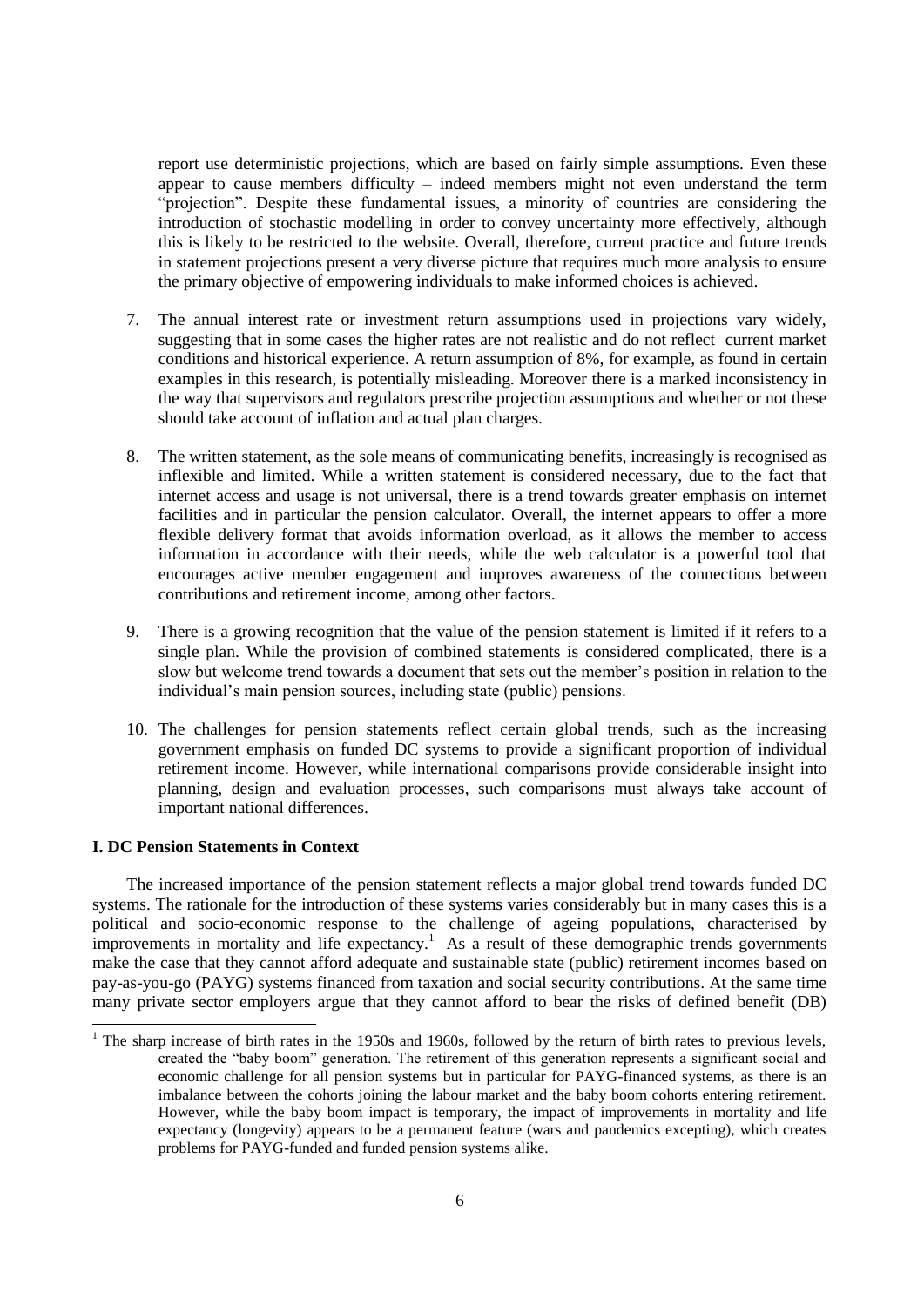schemes for future cohorts of workers. The overall result is that for an increasing number of countries the success of the funded DC system will be the determining factor in the adequacy and sustainability of oldage incomes for future retirees.

"Providers" is a broad term used in this report to describe the pension organisations in different markets that deliver the plans and schemes. This might include a national scheme established and run by the government, plus the schemes and plans for employees, employers and the self-employed run by private financial institutions, such as asset managers, banks, insurance companies, and pension fund entities. The annual DC pension statement is the document used by governments (in the case of national centralised schemes) and by providers (in the case of private individual and employer-sponsored plans), to set out members' benefits, as required by regulatory disclosure rules. To a greater or lesser extent providers also use the document to improve the member"s understanding of the DC plan in general and in particular to set out member rights, options and obligations. The statement is likely to be the most frequent form of written communication members receive about their private (and in some cases state/public) DC pension fund.

Pension statements reflect the national system, as prescribed in legislation and regulation. The OECD identifies three basic structures for national funded DC systems: voluntary, quasi-compulsory (autoenrolment of employees), and fully mandatory. Within this tripartite model there are significant variations in the accumulation and decumulation rules. Moreover, once established, these systems continue to be refined. Notable trends include the transition from voluntary to quasi-compulsory systems, the increase of mandatory employee and employer contributions, a rise in the legal age at which benefits can be drawn, and restrictions in the way that benefits can be taken.

There are significant communications barriers that prevent members from making optimal use of their statements. Most providers – including the government in the case of certain national systems – assume that the average member has a low level of financial literacy and does not have access to expert advice.<sup>2</sup> They acknowledge that the statement should be brief, clear and simple. However, beyond the basic accounting information (the current fund value and value of contributions paid in the statement period, for example), there is little consensus as to what other information should be provided, how this should be presented, and how supervisors, regulators and providers might evaluate its effectiveness in achieving the desired objectives.

Unlike pension systems that provide a defined benefit at retirement, the DC outcome is uncertain.<sup>3</sup> Under mandatory and quasi-compulsory systems, among other features supervisors tend to prescribe the minimum enrolment age, the minimum age at which benefits can be taken, and the minimum level of employer and employee contribution (but less frequently the contributions of the self-employed). Unknown or less predictable factors include the member"s future employment prospects, the investment returns net of plan charges, the impact of inflation, and the impact of longevity trends (which affects the annuity conversion rate, for example).<sup>4</sup> The challenge for the pension statement is to explain these

 $2$  OECD (2008): Improving Financial Education and Awareness on Insurance and Private Pensions; Lusardi, A. and O. Mitchell (2007), "Financial Literacy and Retirement Preparedness: Evidence and Implications for Financial Education," *Business Economics*, Jan. 2007. See [www.financial-education.org](http://www.financial-education.org/) for OECD work on this subject.

<sup>&</sup>lt;sup>3</sup> The OECD paper on "Human capital and protecting DC retirement income," provides a discussion of how labour market, financial market and demographic risk may affect the retirement income from DC pension plans. It provides a range of possible retirement income outcomes with their probabilities.

<sup>4</sup> In some countries, including Belgium, Denmark, Germany and Switzerland, DC plans offer a minimum rate of return, although the rate can change in response to market conditions.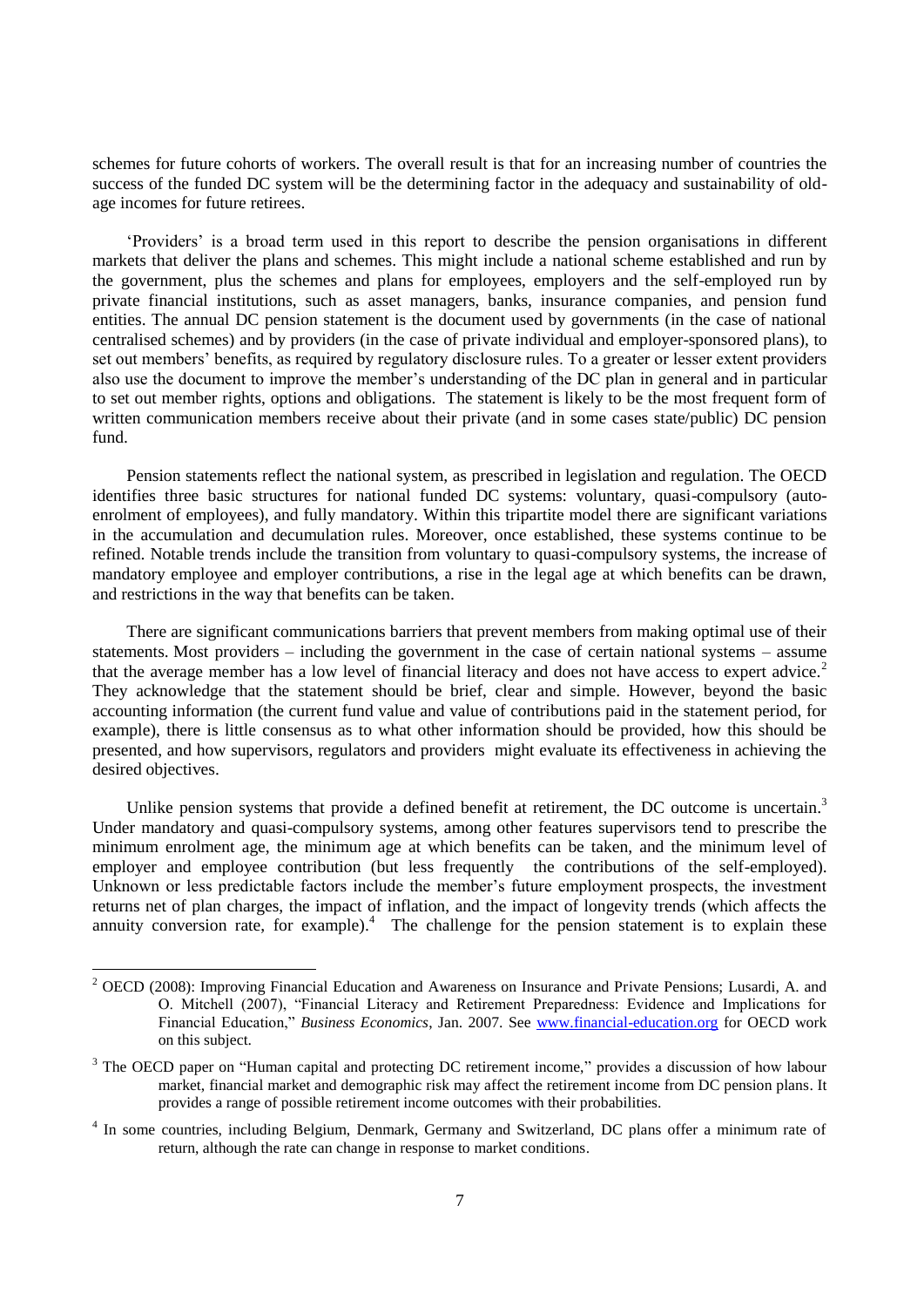uncertain factors in a way that improves the member"s level of knowledge and understanding and, where appropriate, enables members to take positive action to improve the outcome.

Most notably there is disagreement over the 'forward looking' (pension projection) information, whether this should be included and, if so, how this should be calculated and presented. While in theory projections can act as a powerful call to action – to encourage members to increase contributions or to postpone retirement, for example – they are also the most complex feature of the statement and therefore the most likely aspect to give rise to member confusion. Given the length of the accumulation and decumulation periods, for young members the uncertainty surrounding projections is a particular concern.

## <span id="page-7-0"></span>**II. Definition of Pension Information**

The complexity and extent of the risks members bear under a DC system present challenges in relation to the content and design of pension statements. This section examines the types of generic information that might be provided in the statement, while the following sections provide examples of projection calculations and of focused consumer research on their reception and impact.

The information in a typical statement can be divided into two categories.<sup>5</sup> The first sets out factual accounting details, while the second provides forward-looking information.

## <span id="page-7-1"></span>*Basic Accounting Information*

Accounting information, required under regulatory disclosure guidelines, sets out the current facts about the member"s DC plan. Typically this section includes:

- The name and reference number of the pension plan
- The provider's contact details
- The current and previous account balance
- The current asset allocation (or name of funds)

It also sets out information about the changes in the account since the last statement date, including:

- Total contributions paid
- Total withdrawals made (where applicable)
- Total fees deducted

 $\overline{a}$ 

Total investment gains or losses

This type of basic disclosure is necessary to keep the pension system accountable and transparent. It also enables members to verify details such as pensionable salary and contribution payments received by their account. In addition the disclosure of accounting information is thought to help educate members about their pension and to increase employee appreciation of government tax benefits and the employer's contributions, where relevant.

<sup>5</sup> Larsson, L., O. Settergren, A. Sundén (2008), "Pension Information: The Annual Statement at a Glance".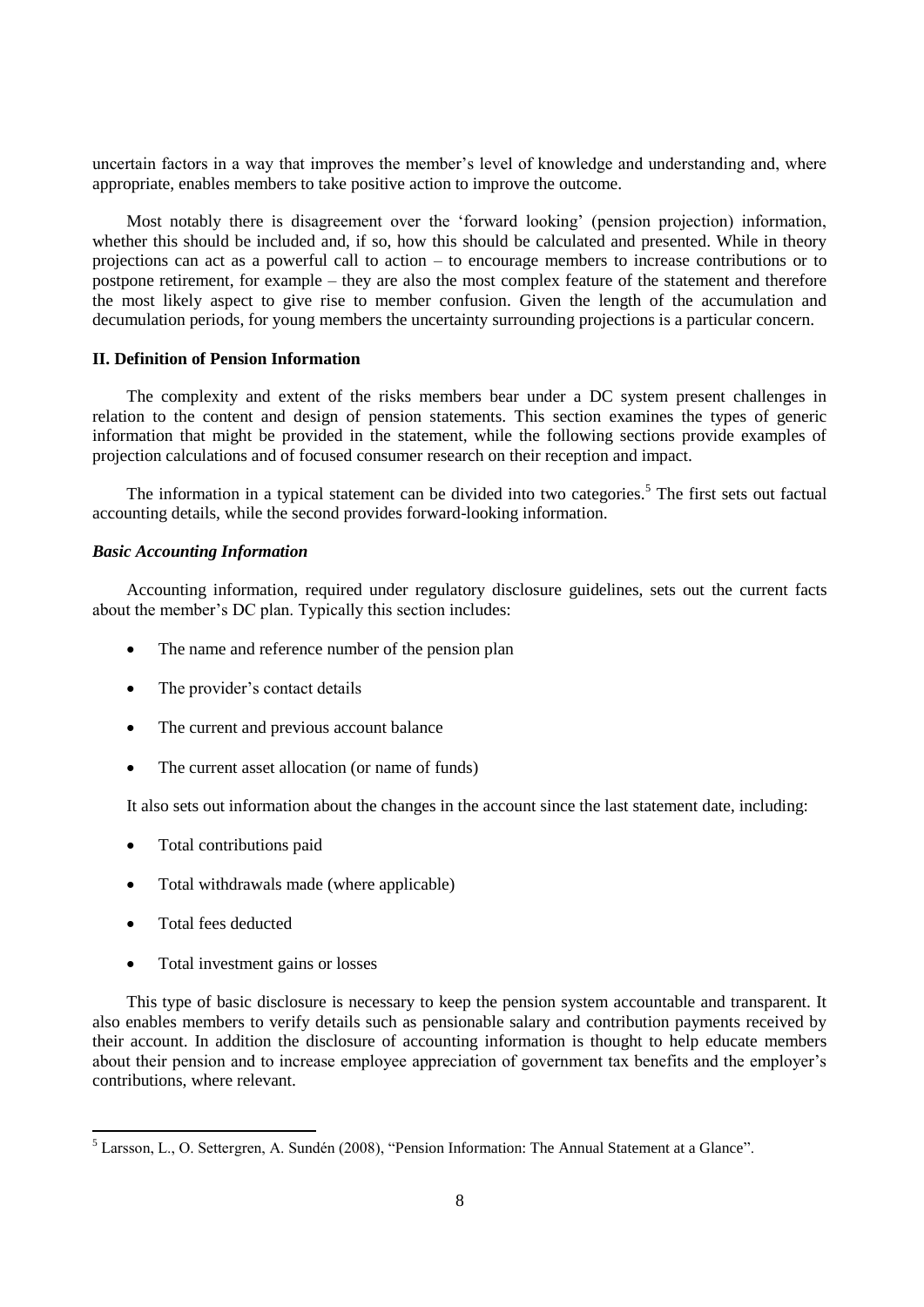Ideally, the accounting information provided in the annual pension statement would be comprehensive, covering the member"s pension accruals from all private sources and the state pension. However, this type of combined statement is unusual. The reason given for this is the difficulty of coordinating data between different plans and providers, among other factors.

## <span id="page-8-0"></span>*Forward-looking Information*

Pension projections are a potentially useful tool that helps members understand what their plan might produce at retirement and the choice and risk variables that might affect the outcome, such as investment returns, inflation, maintaining or increasing contributions, future employment prospects, the date at which benefits are drawn, and life expectancy. This information can help members plan for retirement by giving them a better understanding of what to expect over the long-term.

## *Choice variables*

In theory the pension statement can be much more than a means of disclosing facts: it can help members to make important decisions, such as an increase in contributions or a change in the asset allocation (or fund choice). It can also encourage members to postpone the date at which benefits are drawn and to consider the form in which they take the benefits, for example they might be encouraged to appreciate the advantages of buying a lifetime annuity, as opposed to taking a lump sum, where this choice of offered. <sup>6</sup>

## <span id="page-8-1"></span>*Information on uncertainty (risk)*

Pension projections can be calculated and presented on a deterministic or stochastic basis, or even as a combination of the two. The pension projections examined for this survey are deterministic and show the prospective benefits in a simple format, for example the potential income under a single scenario, as a point figure (cash value) and/or as a percentage of earnings. Usually there is a caveat that explains that the results are uncertain and not guaranteed. In some cases uncertainty is conveyed through the provision of more than one scenario, so that members can see the potential impact of continuing contributions (where this is a choice), different rates of investment return associated with varying the asset mix, and different earnings patterns, for example.

While the deterministic model has the advantage of simplicity, there is a concern that it does not convey adequately the probability distribution range; nor does it measure and quantify uncertainty. However, current examples of stochastic modelling that depict a more sophisticated probability range are generally considered to be far too complicated to be of any practical use to members, although this might change in future if suitable models can be presented in a user-friendly way.<sup>7</sup>

#### *Example of deterministic projections*

 $\overline{a}$ 

Deterministic projections are based on specific growth rates, among other factors, and typically show pension outcomes under one or two scenarios. For example:

<sup>&</sup>lt;sup>6</sup> Previous documents to the Working Party (OECD Pension Outlook, 2012, chapter 6) stress the importance of contributing and contributing for long periods, as well as the beneficial impact of postponing retirement to increase the adequacy of retirement income.

 $7$  The OECD is currently working on how to better communicate projected pension benefits and risks in DC pension plans.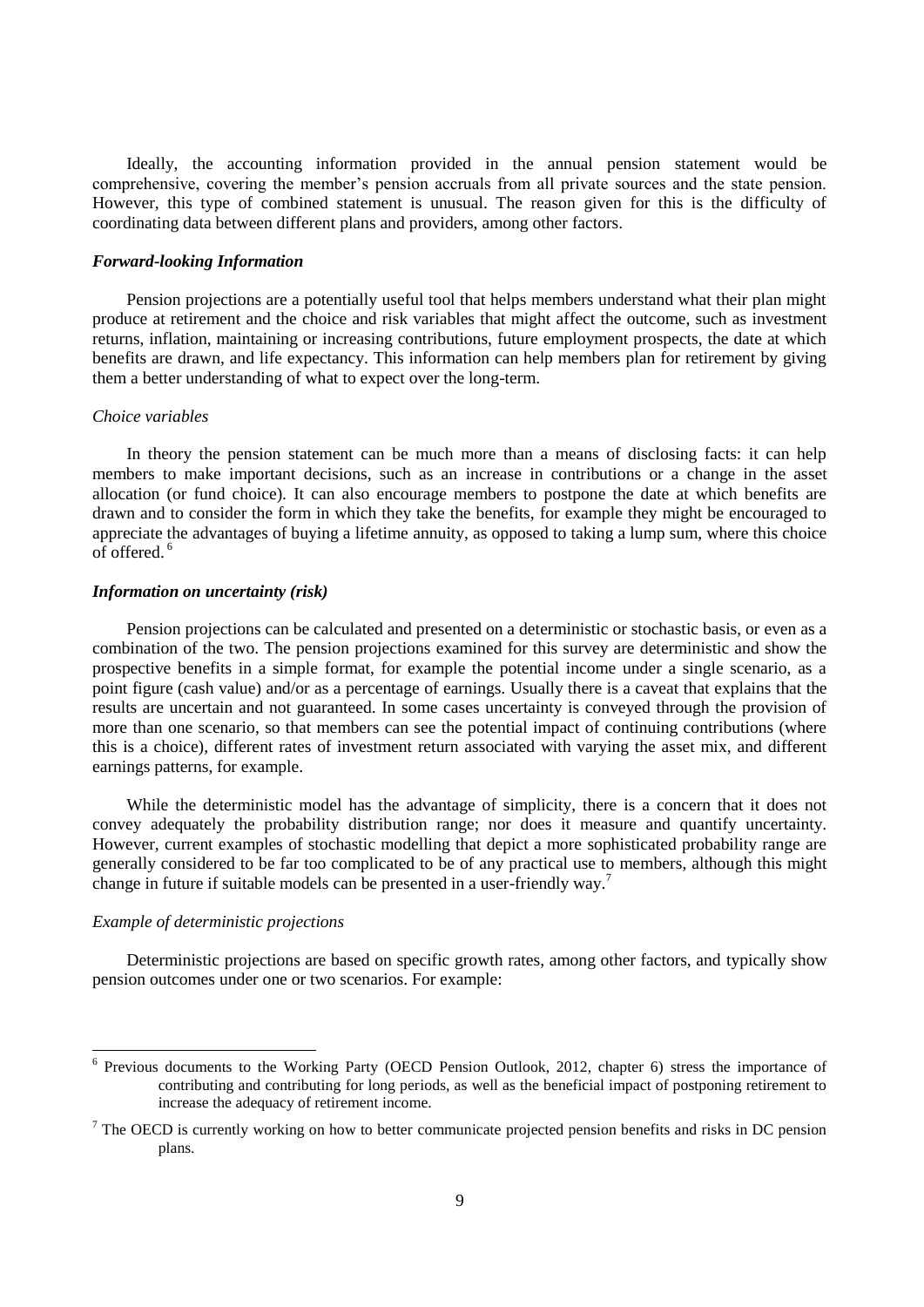*"If you continue to make the same monthly contributions that you are making now for the next X years, and economic conditions vary in a typical fashion, you should expect a monthly income at retirement of 36% of your final salary or X (where X is a point figure in the relevant currency)."* 

Uncertainty might be conveyed through a general caveat:

*"However, this amount is not guaranteed."* 

The caveat might be further qualified with a worse-case scenario, such as:

*"If you suffer unemployment or achieve lower returns on investment, you should expect a monthly income at retirement of only 20% of your final salary or X (where X is a point figure in the relevant currency)."* 

## *Example of stochastic projections*

Using a stochastic approach the pension statement can more readily quantify and approximate uncertainty, but at the potential cost of added complexity and member confusion. A pension statement communicating the same uncertainty as above, but using stochastic modelling, might state:

*"If you continue to make the same monthly contributions that you are making now for the next X years, and economic conditions vary in a typical fashion, your should expect a monthly income at retirement of at least 36% of your final salary or X (where X is a point figure in the relevant currency) in 5 out of 10 times."* 

This type of statement provides a more accurate description of probability and might encourage some members to increase contributions or postpone retirement in order to improve their chances of achieving their retirement income goals. However, the pros and cons of such information must be considered carefully, as the inclusion of more sophisticated projections might undermine the fundamental objective, which is that written statements should be brief, clear and simple in order to facilitate engagement and positive actions to improve the outcome.

Alternatively, pension statements could combine both the deterministic and the stochastic approaches, whereby the deterministic model is used to communicate a more straightforward projection, while the stochastic model is used to quantify probability and risk. For example:

*"If you continue to make the same monthly contributions that you are making now for the next X years, and economic conditions vary in a typical fashion, you should expect a monthly income at retirement of 36% of your final salary. However, there is a significant degree of uncertainty … (followed by stochastic modelling and its probability range)."* 

As with the previous example, it is not clear how this type of information would help members take positive actions. Indeed it might be counter-productive in that it could undermine confidence in the DC system and cause members to reduce or stop contributions, where possible, or to switch their fund into bond-like assets in order to avoid the risk of capital loss.

Another option would be to provide a range rather than a single estimate:

*"If you continue to make the same monthly contributions that you are making now for the next X years, and economic conditions vary in a typical fashion, you should expect a monthly income at retirement between 25-45% of your final salary."*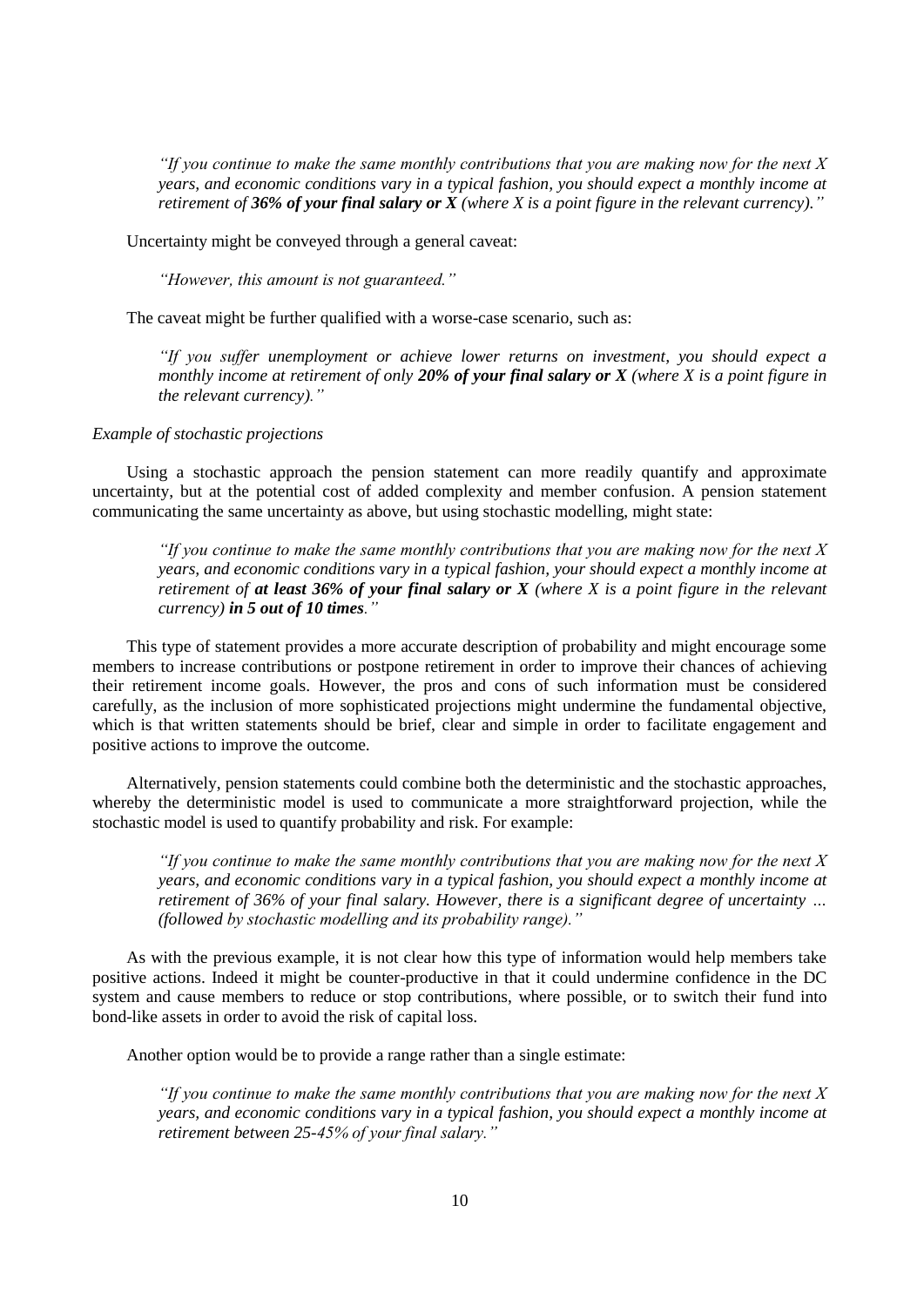However, as the stated range aims to provide an outcome range that has a high probability of occurring, in practical terms it might be too wide to be meaningful to the member, To put this point another way, in behavioural terms individuals might not understand mathematical probability and interpret it as "blind chance" or a lottery system. Moreover, it can be argued that a point figure (cash income value) is more immediate and therefore has greater impact than wide percentage ranges.

## <span id="page-10-0"></span>*Future Developments in Projections*

Projections, by definition, do not offer any certainty. Nevertheless, if members are expected to plan ahead, they need at least an approximate idea of what their plan might deliver in terms of a retirement income expressed as a monetary value in 'today's prices' (that is, taking account of inflation). These parameters – the provider's need to explain the scope of the uncertainty and the member's need for a reasonable approximation of income expressed in simple language – frame the current debate over projections.

Deterministic projections might only have a 50% likelihood of proving accurate and therefore they are accompanied by a caveat that states that figures are estimates and are not guaranteed. This deterministic projection (with the accompanying caveat) is thought to have the advantage of clarity and simplicity.

The provision of different deterministic scenarios might be used effectively to illustrate the impact of different rates of returns on investment (high, medium and low) but it is unclear how the member might respond to these risk variables if they do not understand investment risk in the first place. The same point is true of variables based on life expectancy, which the member will not be in a position to predict, with the possible exception of those who suffer from a life-shortening health condition.

When considering this subject it is important to bear in mind that one of the goals of the pension statement could be to communicate uncertainty in a way that enables the member to take appropriate action. Of more practical use, therefore, are the scenarios that invite member engagement, such as projections that show the impact of an increase in contributions and the deferment of the date at which benefits are drawn. In some cases members in secure employment might also be able to make use of projections that take account of future salary growth.

In the research for this report there were no examples of countries that currently use stochastic projections in the written statement. Stochastic projections of future pension benefits depict probability distributions and therefore provide a wider range of possible outcomes and probabilities. In theory this model enables uncertainty to be quantified and priced but inevitably these projections are more complex to prepare, difficult to illustrate, and can be very difficult (if not impossible) for members to interpret in a way that prompts active engagement. The question, therefore, is whether there is a way to design and deliver more sophisticated projections that are also consumer-friendly?

The Chilean regulator is in the process of developing a stochastic model, in conjunction with a web programmer, using focus groups to test the design and the web tool that implements the facility. The Swedish pension authority is also considering the introduction of stochastic modelling but again only as an online tool because it is concerned that such information might obscure the other important messages in the document. The results of these projects will be of considerable interest.

## <span id="page-10-1"></span>**III. Examples of Projection Calculations in Statements and on Website Calculators**

The rules governing the assumptions providers can make in their pension projections in relation to the statement and to website calculators vary from country to country. In most cases the regulator or supervisor sets the assumption or range of assumptions but in some countries there are no specific rules as yet (Slovak Republic) or projections are not permitted due to concerns about the potential for member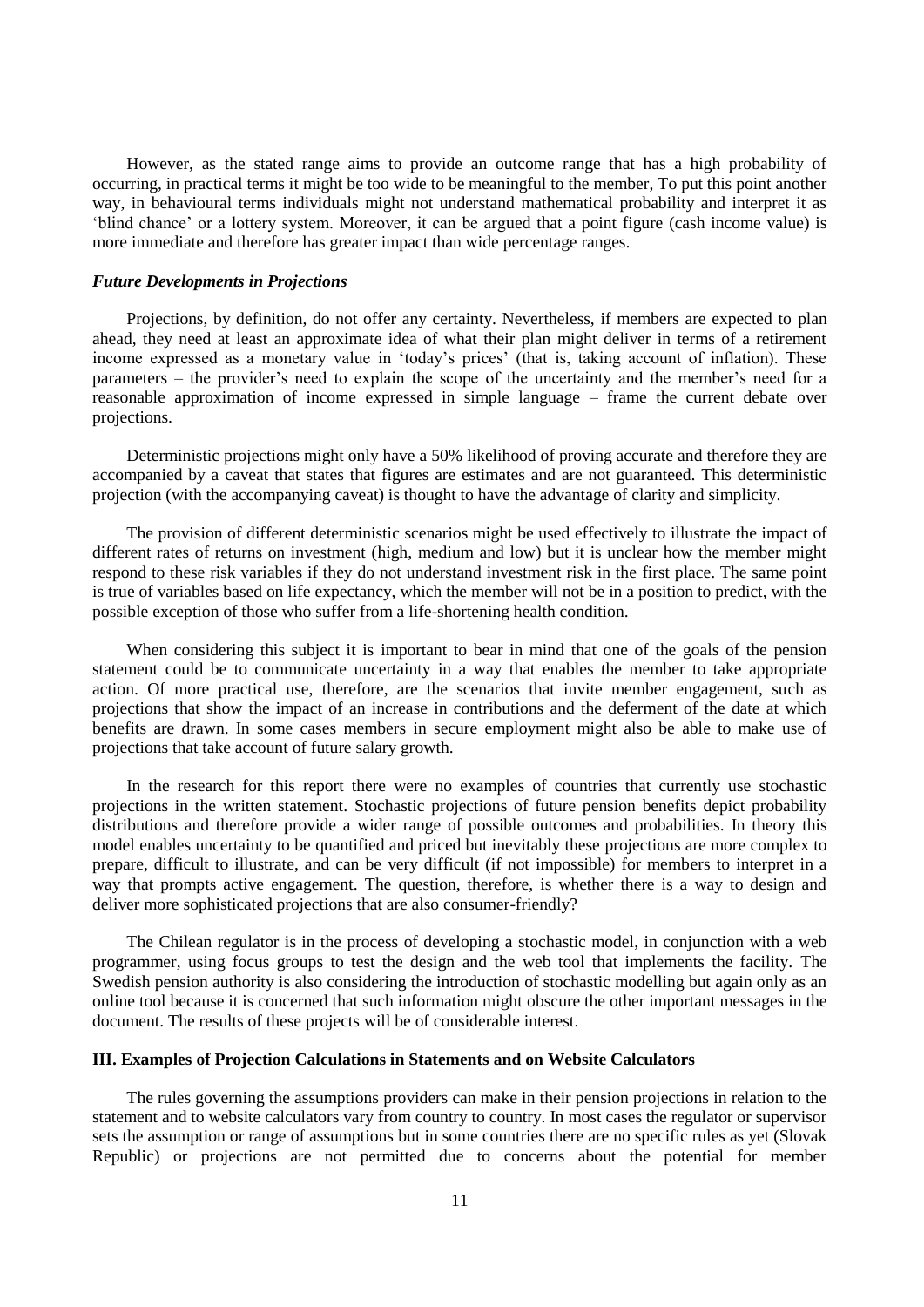misunderstanding (Pakistan). Assumptions used in statements are more limited than those that can be used for website calculators, where the member has the facility to change one or more features in the calculation.

Where supervisors or regulators set the assumptions, the rules might require providers to use a single figure for the investment return (Netherlands) or they might be prescriptive across all choice and risk variables (Mexico). Particularly noteworthy in the examples studies for this report is the variation in the maximum investment return assumption, which ranges from 3.74% in Israel (for all asset classes) to growth fund assumptions of 7% in the UK (9% can be used for the illustration provided at joining) and 8% in Australia and Columbia. Best practice indicates that the interest rates or return assumptions implicit in projections should be in line with current market trends and historical experience.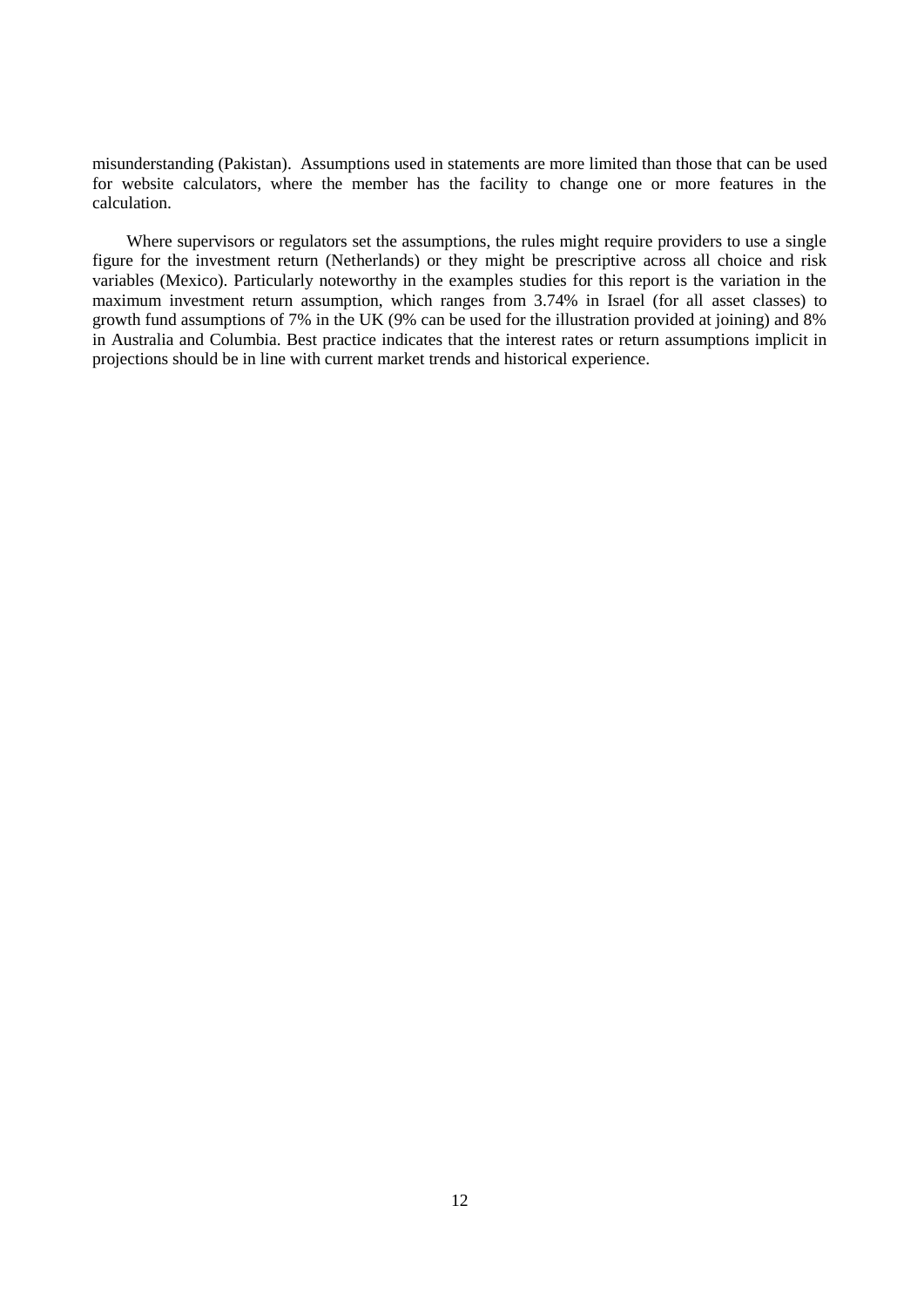| Country            | <b>Range and Assumptions</b>                                                                                                                                                                                                                                                                                                                                                                         |  |
|--------------------|------------------------------------------------------------------------------------------------------------------------------------------------------------------------------------------------------------------------------------------------------------------------------------------------------------------------------------------------------------------------------------------------------|--|
| Australia          | Projections range from 5% (cash) to 8% (growth), with an inflation assumption of 2.5% + 1%<br>rise in living standards. The projected income is based on a payment period to age 90                                                                                                                                                                                                                  |  |
| Austria            | Parameters reflect Pensionkasse annual investment income, technical surplus and assumed<br>interest rate, among other factors.                                                                                                                                                                                                                                                                       |  |
| Bulgaria           | Projections are based on fees, the interest rate, the year of retirement, and the number of<br>years during which the member will be receiving pension.                                                                                                                                                                                                                                              |  |
| Chile              | Projections are member-specific in relation to age, gender and accumulated balance, and<br>are based on the fund's future expected yield, the level of future contributions, and the age<br>of retirement, among other factors. For members with a minimum of 10 years to go to the<br>legal retirement age, the calculation assumes a real annual return of 5% under two<br>contribution scenarios. |  |
| Columbia           | Projection assumptions range from 4% (conservative) to 8% (higher risk).                                                                                                                                                                                                                                                                                                                             |  |
| Costa Rica         | Projections are based on gender and assumptions about the contribution density.                                                                                                                                                                                                                                                                                                                      |  |
| Denmark            | Projections (web calculator) are based on the member's choice of assumptions.                                                                                                                                                                                                                                                                                                                        |  |
| Estonia            | The calculator on the supervisor's website is generic and allows the user to input the<br>expected rates of return, contributions, and investment period, based on a pre-set range.                                                                                                                                                                                                                  |  |
| Hong Kong          | Projections are based on assumptions about monthly income, investment periods and<br>investment returns, among other factors. The MPFA is reviewing the scope for improving<br>the current methodology.                                                                                                                                                                                              |  |
| Hungary            | The Supervisory Authority's pension calculator is under construction.                                                                                                                                                                                                                                                                                                                                |  |
| Israel             | Projections are based on the accumulated current value, the expected retirement age, the<br>interest rate (currently 3.74%) and the assumption that 60% of the pension on the member's<br>death will be paid to the widow.                                                                                                                                                                           |  |
| Macedonia          | Projections are based on the contribution level, the contribution period, the return, and the<br>fees.                                                                                                                                                                                                                                                                                               |  |
| Mexico             | The model assumes an annual compounding process, a real annual net return of 5% and<br>that contributions are made at mid-year. The calculation projects the accumulated balance in<br>the individual's account at retirement (age 65) and is based on the member's salary, current<br>age and the current balance in the pension fund.                                                              |  |
| <b>Netherlands</b> | Funds are required to use an interest rate of 4%. They are free to choose their own mortality<br>table.                                                                                                                                                                                                                                                                                              |  |
| Pakistan           | Due to the recent nature of pension reform, at present the Securities and Exchange<br>Commission does not allow pension fund managers to provide growth assumptions or<br>projections, as it is feared that inaccurate projections would adversely affect the confidence<br>of investors.                                                                                                            |  |
| Poland             | A web-based pension calculator is available on an affiliated financial education website<br>http://www.manymany.info. This enables members to estimate future pension and<br>replacement rates from private pension funds and the social security pension, based on<br>different assumption about wages, the rate of return and the labour market.                                                   |  |
| Slovak Republic    | There are no specific rules on the calculation method.                                                                                                                                                                                                                                                                                                                                               |  |
| Sweden             | Projections assume two wage growth scenarios: 0% and 2%. The rate of return on the<br>funded individual account is assumed to be 3.5% higher than earnings growth.                                                                                                                                                                                                                                   |  |
| United Kingdom     | Projections are based on a maximum assumed growth rate (7% on annual statements, 9%<br>on illustrations on joining). The rate should be reasonable in relation to the underlying<br>assets, for example a lower rate should be used for cash than for equities. The scheme's<br>charges should be taken into account, with an allowance for anticipated increases.                                   |  |

# **Table 1: Examples of Projection Assumptions for Statements and Calculators**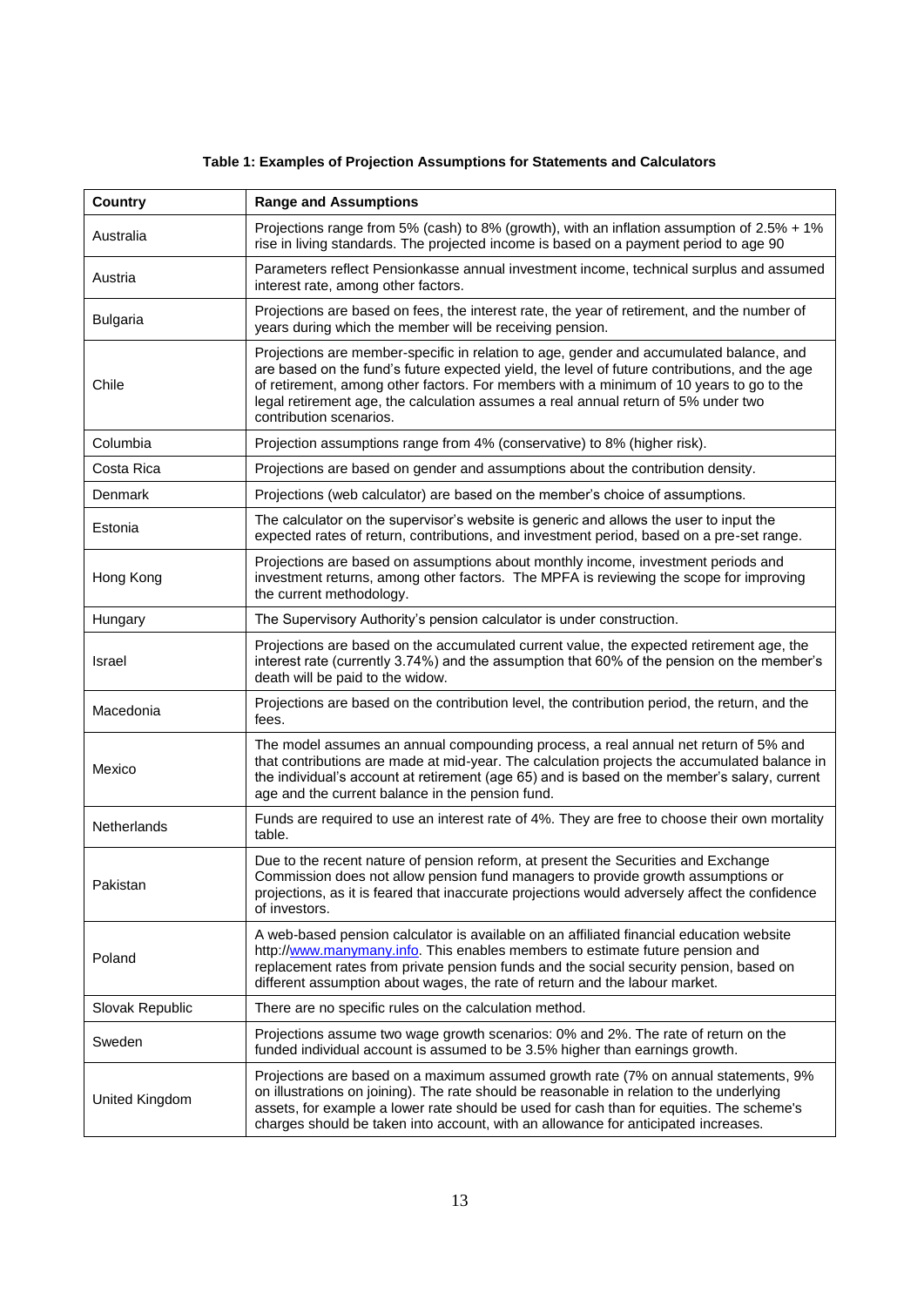## <span id="page-13-0"></span>*Analysis of current projection models*

 $\overline{a}$ 

Table 1 shows the wide variety in the bases for projection assumptions in a range of countries, particularly in relation to the investment return (also described as the interest rate). Several countries specify that the return assumption must take account of inflation. Bulgaria, Macedonia and the UK, for example, state that projections must make an allowance for both inflation and charges.

In Australia details about underlying assumptions are included with the calculator (on http:/[/www.fido.gov.au\)](http://www.fido.gov.au/).The investment assumptions reflect the investment strategy of the member"s fund: 5% (cash), 6.5% (conservative), 7.5% (balanced), and 8% (growth). Inflation assumptions include 2.5% for cost of living and 1% for the rise in living standards. The projected income is based on a payment period to age 90. A similar system is used in Colombia, where the technical interest rate (investment assumption) varies according to the fund risk-rating: 4% (conservative), 6% (moderate risk) and 8% (higher risk).

The Danish Insurance Association uses a range of assumptions for the pension projection tool on its website, which produces deterministic projections based on the member"s choice of assumptions. The perceived advantage of this tool is that it is easy to use and the results are shown with the aid of simple graphics. The projections are made using one set of default assumptions. The user can vary the assumptions by selecting from pre-set ranges.<sup>8</sup>

In Chile, the Personalized Pension Projection (PPP) sent to members from age 30 is member-specific in relation to age, gender and the accumulated balance. The PPP is based on the fund"s future expected yield, the level of future contributions, the age of retirement, and the pensioner"s dependants at the date of retirement. For members with a minimum of 10 years to go to the legal retirement age, the calculation assumes a real annual return of 5% under two contribution scenarios: one in which contributions are paid every month until the legal retirement age, and one in which contributions cease at the date the projection is made. This is designed to help members understand the importance of maintaining contributions and of the necessary actions they might take (paying voluntary contributions, for example), if they consider that the projected pension will be inadequate. The Chilean regulator (Pension Superintendency) requires pension funds to show in their pension statement projections how benefits vary with retirement age. For older members the projection includes an estimate of benefits at the legal retirement age and of benefits where the member postpones retirement for three years beyond this date.

In Mexico there is a single growth projection, which is a net annual return of 5%. The calculation projects the accumulated balance in the individual"s account at retirement (age 65) and is based on the member"s salary, current age and the current balance in the pension fund. There is a separate calculator to estimate the final balance of self-employed workers, which bases projections on the level and frequency of voluntary contributions, earnings, current age, and the current balance in the fund (Afore).

Sweden requires projections to be net of inflation. In addition projections assume two wage growth scenarios: 0% and 2%. The rate of return on the funded individual account is assumed to be 3.5% higher than earnings growth. By providing different scenarios, the aim is to indicate that benefits will vary with economic growth. Moreover, the "Orange Envelope" (annual statement) presents projections that show how benefits vary with retirement age. Pension benefits for participants under age 60 are shown at the earliest age they can be withdrawn (age 61), at age 65, and at age 70. The purpose is to show that working longer will result in higher benefits. The statement for members aged 60 or older shows benefits for additional ages between 61 and 70. Benefits are automatically adjusted for life expectancy, so the system demonstrates that younger cohorts have to work longer to receive the same replacement rates as older

<sup>&</sup>lt;sup>8</sup> See [http://www.forsikringogpension.dk/Pension/Dit\\_behov/pensionsmaaler/Sider/Pensionsmaaler.aspx](http://www.forsikringogpension.dk/Pension/Dit_behov/pensionsmaaler/Sider/Pensionsmaaler.aspx)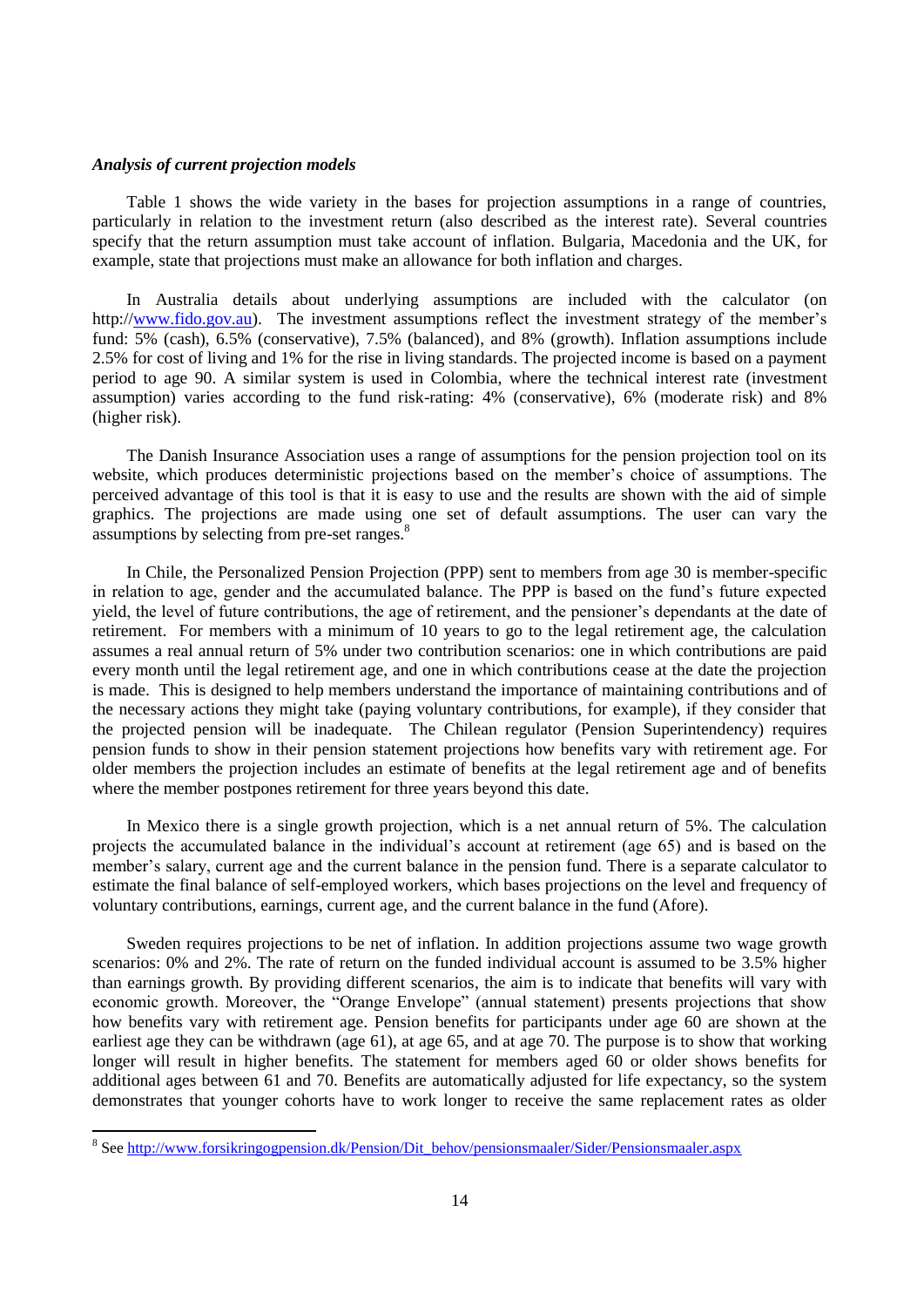cohorts. The Swedish Pension Agency has considered using cohort-specific retirement ages in the projections in the Orange Envelope. This will probably be introduced in 2012. Similar information is available in pension statements in the United States and anecdotal evidence indicates an impact on retirement behavior.

In 2004 the supervisor launched the official Swedish on-line pension calculator [\(http://www.minpension.se\)](http://www.minpension.se/). This presents individual projections of the public pension and occupational pension benefits and the total projected pension as well as its components. Since its inception in December 2004, the website has attracted 1.15 million registered users and the number of visits per day on average is around 10,000.

It is interesting to note that Sweden operates a very different approach for the SAF-LO pension plan, which is the occupational DC arrangement that covers most blue-collar workers in the private sector and which currently has approximately 1.6m active employees. No pension projections are provided on the pension statement for the SAF-LO, as they are considered to be unreliable and could give members a false sense of security.

### <span id="page-14-0"></span>**IV. Focused consumer research on projections**

Consumer research on the response to pension statements is limited and represents an important aspect of evaluation that requires much more focused attention.<sup>9</sup> In the research for this report the pension supervisory authorities in the following countries stated that they had evaluated the usefulness and effectiveness of pension statements or other communications sent to pension fund members: Austria, Chile, Colombia, Costa Rica, Hong Kong, Kenya, Mexico, Netherlands, Sweden, and UK. However, in several cases very little detail was provided about the nature of this evaluation. In this section we provide details from selected countries that provided specific information and evidence of consumer testing.

# <span id="page-14-1"></span>*Chile*

 $\overline{a}$ 

The Research Division of the supervisory authority has conducted two studies to evaluate the effectiveness of the Personalized Pension Projection (PPP) statement on savings and retirement decisions. Fajnzylber, E., Plaza, G. y Reyes, G. (2009) analysed the impact of this information on saving decisions and found that information increased the likelihood of voluntary contributions to the plan. Miranda, J. (2010) analysed the impact of projections on the decision to retire and found that participants who received the information are more likely to postpone retirement.

There is a separate focus-group evaluation process that assesses the usefulness and effectiveness of the statement. A recent evaluation of the member"s knowledge and understanding in relation to the fourmonthly personal statement found:

- The language is too technical and it does not consider the normal language people use to discuss these topics.
- The format and design of the information presented in the statement through text and tables are not considered user-friendly.

<sup>&</sup>lt;sup>9</sup> The OECD's platform for work on financial education and evaluation is at [www.financial-education.org.](http://www.financial-education.org/) For general principles, see OECD, 2008, Improving Financial Education and Awareness on Insurance and Private Pensions, [http://www.oecd.org/document/8/0,3746,en\\_2649\\_15251491\\_41210376\\_1\\_1\\_1\\_1,00.html;](http://www.oecd.org/document/8/0,3746,en_2649_15251491_41210376_1_1_1_1,00.html)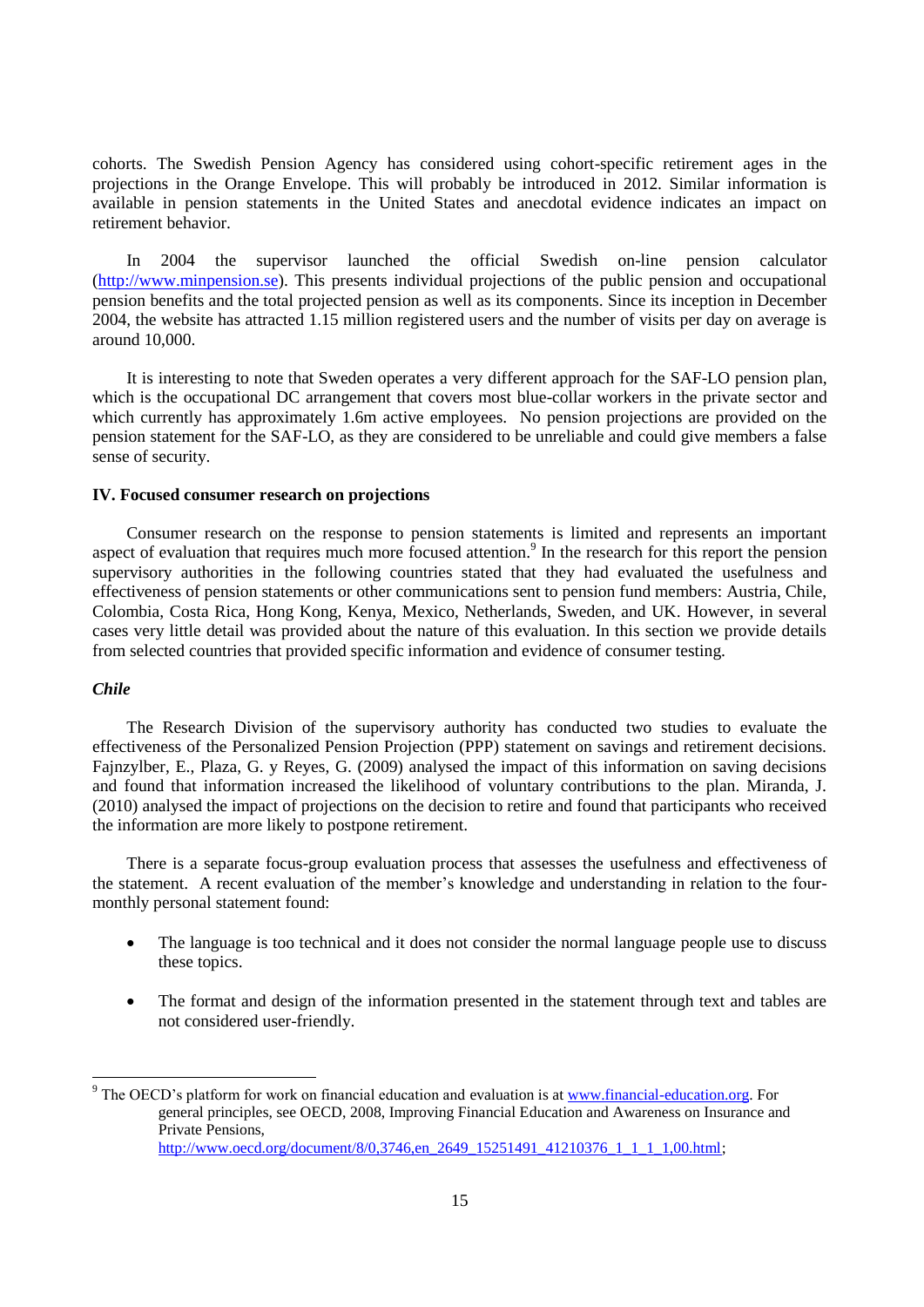• There is too much information and the priorities are poorly identified. Overall there is more information than the member wants and can understand.

Members suggested the following improvements:

- A simple summary of the most important items on the front page of the statement. (Members cited utility bills as a good example of this format.) This might be supported by an annex that provides a more detailed breakdown of the benefits.
- The use of simple language and well-designed illustrations that relate easily to the content.

The summary, members said, should present the initial and final value of savings within the period and the net gain or loss. This information should be presented in the simplest way possible, without breakdowns, for example: "You started the period with initials savings of X and closed the period with total savings equal to  $\hat{Y}$ ". The summary should also include a simple contribution statement so members can check irregularities and / or gaps in their contribution history.

Members said they valued the projections of benefits. They felt that the PPP should continue to present projections in the simple style currently used but asked for improvements in the way assumptions are explained to make them easier to understand.

In response to the research reports and to the evaluation from consumer focus groups the supervisory authority proposes to amend the statement as follows:

- To provide a summary on the first page that includes the information most frequently requested by members.
- To simplify the information on pension fund returns and administration fees. The comparative information on returns will relate to the last 12 months and five years.
- To highlight contribution payment irregularities by beginning the relevant section with "IMPORTANT," followed the amount of the unpaid contributions and the periods to which they relate.

At the time of writing the supervisory authority was evaluating the revised personal statement through a second round of focus groups. The new statement is expected to be introduced in mid-2011.

# <span id="page-15-0"></span>*Costa Rica*

Member-focused research revealed that members found the pension statement difficult to understand. The reasons members gave included:

- There were too many figures
- Comparative items, for example on fees and performances, were confusing
- The asset allocation of funds was presented in a confusing manner
- There were too many variables (indicators) about fees, returns and the portfolio structure.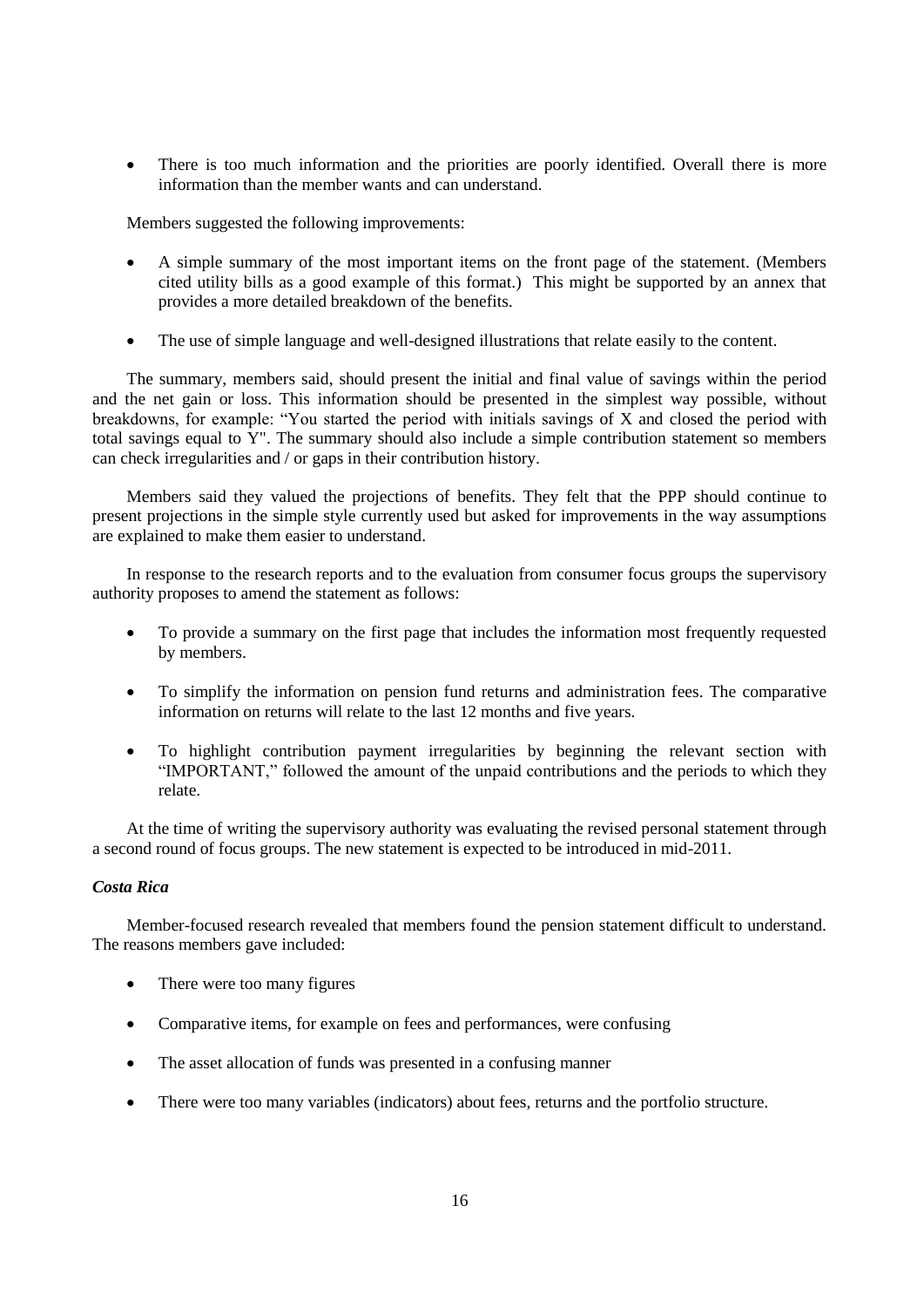The supervisory authority has changed the statement format to make it more effective. It is in the process of discussing these changes with pension administrators.

## <span id="page-16-0"></span>*Denmark*

In 2007, the Danish parliament launched the Money and Pensions Panel as a part of the Financial Supervisory Authority. The purpose of the panel is "to further a more comprehensive knowledge of and interest in financial matters among consumers".<sup>10</sup> In 2009, the Money and Pensions Panel commissioned a study to evaluate how best to communicate pension information.<sup>11</sup> The study used consumer focus groups that were presented with three sample statements from three different (anonymous) Danish pension providers. The participants of the focus groups ranked pension projections as one of the most important items to be included in the pension statements and they made the following observations:

- The most important aspect of the pension projections is that they are easy to understand. Members preferred projections that did not include too much text.
- The key information was what the individual would receive at age 62, 65 or 67.
- Showing projections results in both nominal and real terms was considered confusing.
- Use of the word "projection" was considered confusing. The phrase "expectations of pension payments" was preferred.<sup>12</sup>
- Most members said that disclosure of assumptions used for the projections was important and that it was appropriate to express this point as a caveat.

# <span id="page-16-1"></span>*Mexico*

In Mexico a focus group judged the appearance and content of the pension statement before and after it was redesigned. The group found that the older model was:

- Confusing
- Complicated
- Too long
- Included too much information

 $10\,$ [http://www.finanstilsynet.dk/en/Om-os/Penge-og-Pensionspanelet.aspx,](http://www.finanstilsynet.dk/en/Om-os/Penge-og-Pensionspanelet.aspx) "About the Pensions and Money Panel", 12 August 2009

<sup>&</sup>lt;sup>11</sup> Penge- og Pensionspanelet's report "Undersøgelse af pensionsselskabernes dækningsoversigter" and Capacent's background report, "Penge- og Pensionspanelet: Fokusgrupper om pensionsdækningsoversigter," 2009

 $12$  The actual preferred phrase was "Forventninger til pensionsudbetaling".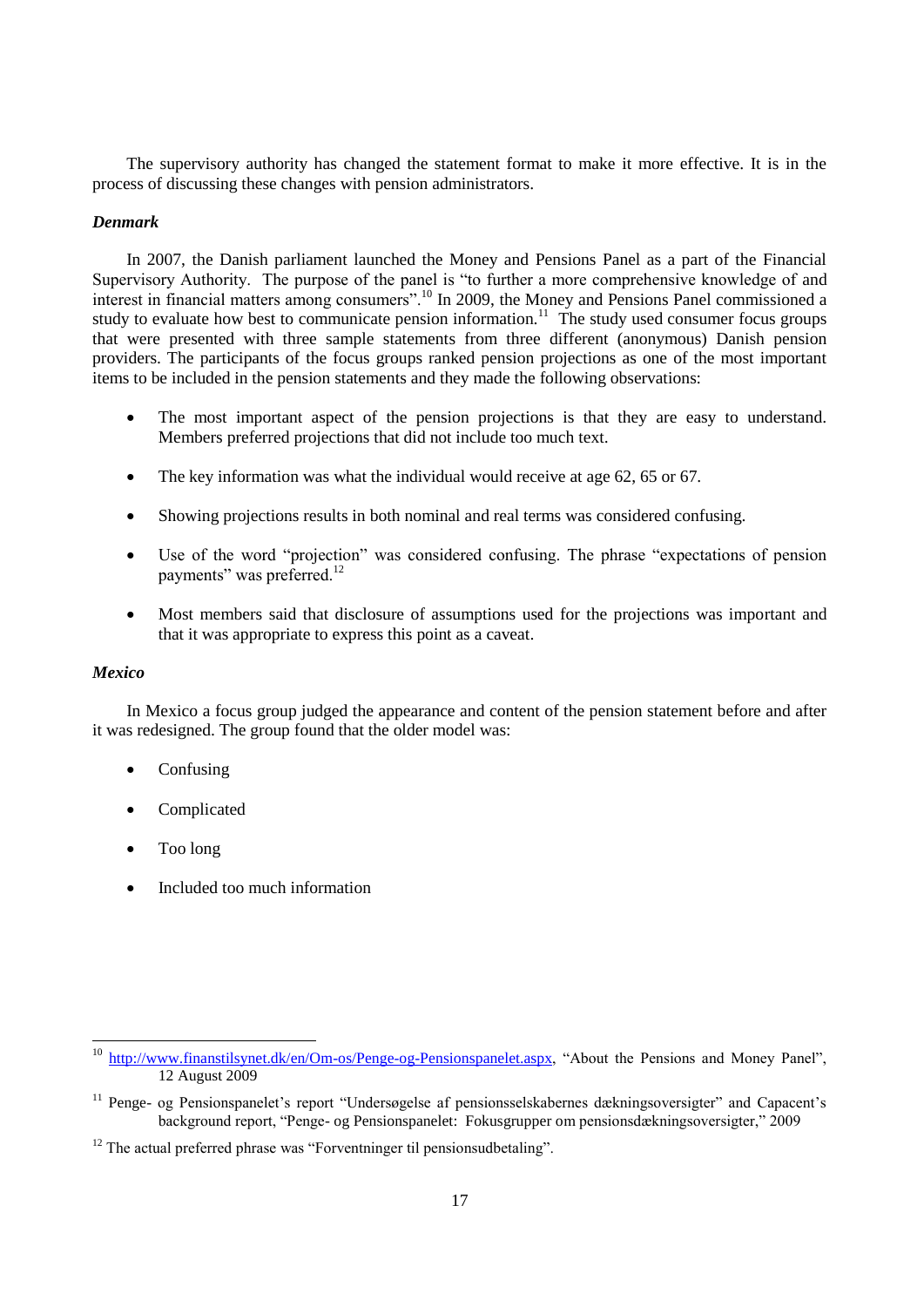By contrast, the revised version, which adopts a unified format, was considered to be:

- User friendly
- Modern
- Clear
- Short



## **Figure 1: Mexico's Redesign of the Pension Statement**

# <span id="page-17-0"></span>*Netherlands*

The supervisor (AFM) has conducted three relevant studies, which revealed shortcomings in the pension statement:

- In 2009 the AFM reported that the cost transparency of DC plans was unsatisfactory.
- In 2010 the supervisor examined the extent to which members understood their pension statement. It found that while in generally people appreciated the statement, members felt that they needed more support to understand it. Comprehension of DB schemes was considerably higher than that of DC plans.
- Also in 2010 the supervisor presented a report on the replacement rate people expected, which it found to be unrealistically high.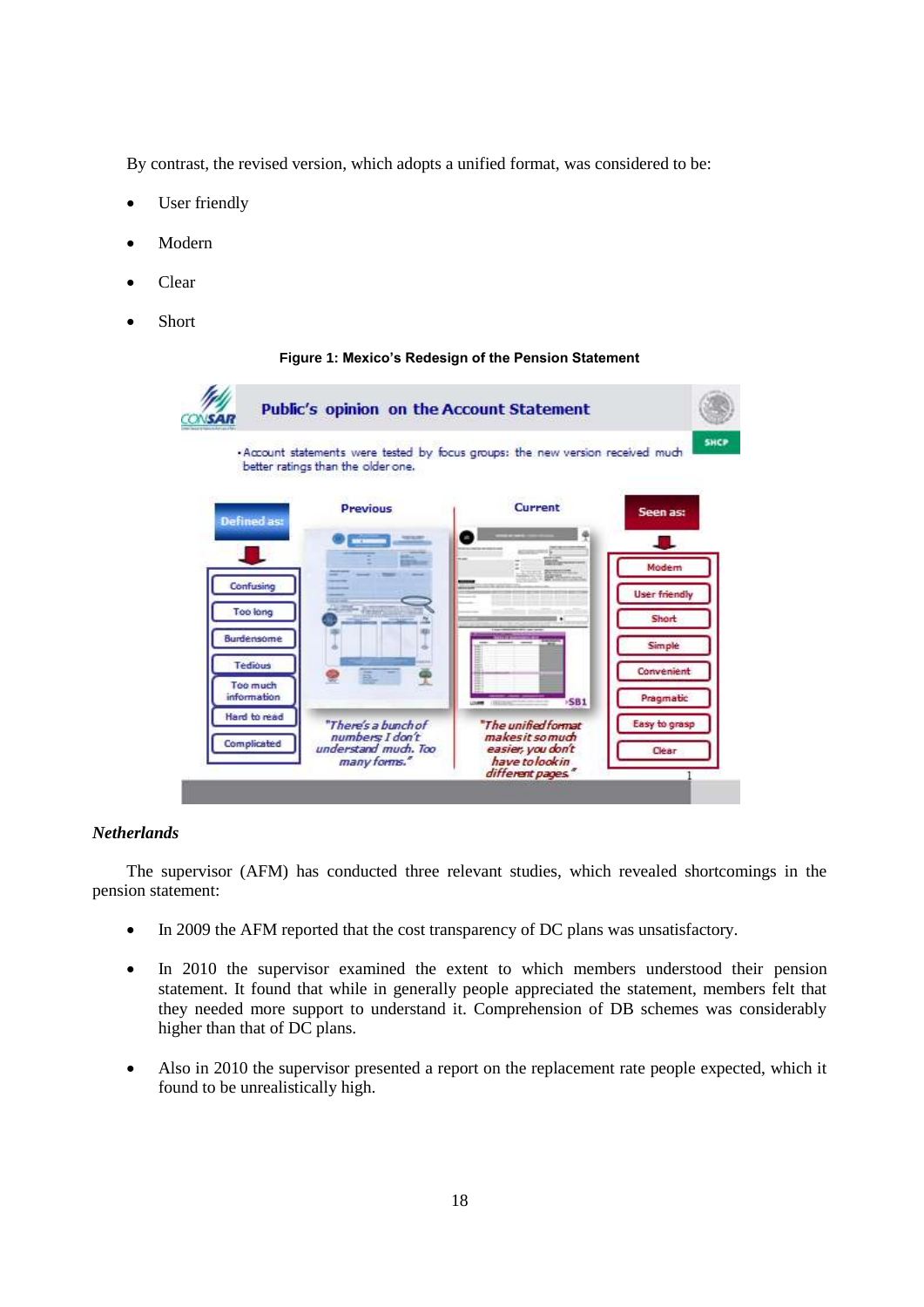## <span id="page-18-0"></span>*Sweden*

 $\overline{a}$ 

Sweden"s pension authority has conducted annual surveys of member attitudes and responses to the "Orange Envelope" for the past 12 years.<sup>13</sup> The Orange Envelope – so-called because of its colour – is the name of the annual pension statement sent out for the state (public) pension, which includes a cash-balance component (the Income Pension) and a mandatory DC component (the Premium Pension). The Premium Pension requires annual employee contributions of 2.5% (out of a total contribution of 18.5%).

The 2010 results and comparative information for past years are published in the report "Evaluation of the Annual Statement 2010: The Orange Envelope to Pension Savers 2010".<sup>14</sup> For the 2010 survey, 1,016 members were surveyed. The key findings were as follows:

- 93% of members said they had received the statement
- 80% said they opened the envelope. Of these:
	- 75% read or looked at the pension projection.
	- 7% said they read the entire contents
	- 16% said they had read most of it
	- 35% said they read some sections
	- About 40% said that they understand that lifetime earnings determine benefits, one of the most important characteristics of the pension system.

Given the clear identity of the statement, the results indicate the very basic barriers to written communications. Of the various findings perhaps the most significant is the fact that one-in-five members surveyed do not even open the envelope, let alone read its contents. Of those who do open the envelope, fewer than one-in-ten read the full contents.

Most members who read at least some of the content said they looked at the first two pages. Pension projections are shown on the first page of the document, while account values and fund performance are shown on page two.

 $13$  In France, the envelope is blue and in Germany it is yellow. Finland was concerned that a brightly colored envelope would be mistaken for advertising and chose white, as this has an official connotation.

<sup>&</sup>lt;sup>14</sup> The report "Utvärdering av ÅB 2010: Det orange kuvertet till pensionssparare 2010" is available on the pension authority"s website at http://www.pensionsmyndigheten.se/Matningar.html.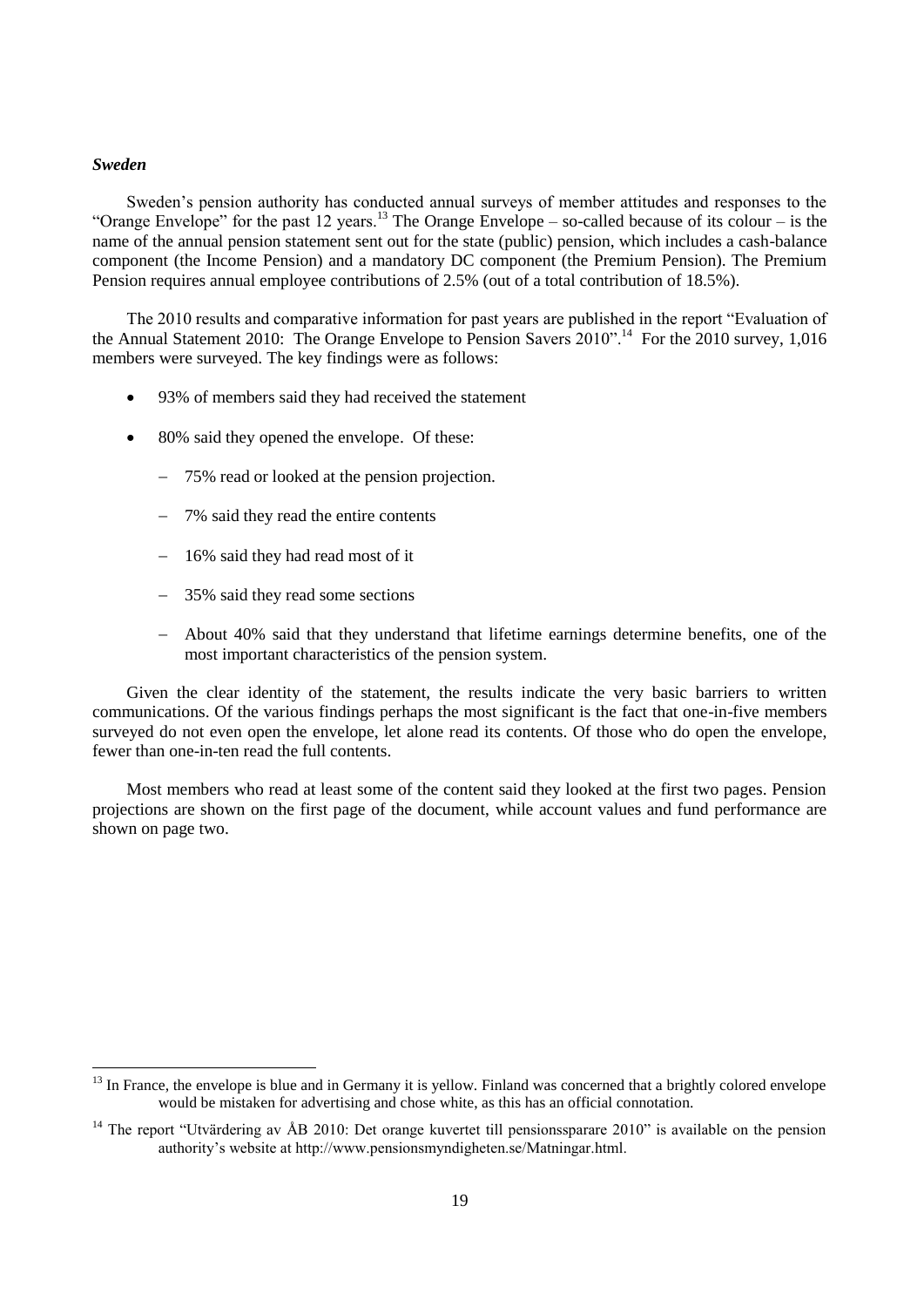

**Figure 2: Swedish Survey on Member Response to Orange Envelope**

## <span id="page-19-0"></span>*United Kingdom*

The UK"s Department for Work and Pensions (DWP) has carried out a series of studies on the design and use of pension projections. This is to prepare for pension reform, including the forthcoming auto-enrolment regime, which will be phased in for all employers in the private sector from 2012. Most private sector employer schemes are DC, as is the new national scheme, the National Employment Savings Trust (NEST). NEST is undergoing pilot testing in 2011 and will be open to employees from 2012 primarily to accommodate those whose employer does not have a scheme.

In 2008, a report presented the results of 80 in-depth interviews with DC members. It focused on their response to various aspects of pension projections.<sup>15</sup> The study found:

- Member understanding is poor. This is due to lack of knowledge, difficult language and the perception that pensions are dull. The report stressed that the information presented in the pension statement cannot make up for low levels of financial literacy.
- Point estimates are preferred over ranges. Respondents were shown a range of options for presenting the projections: a specific sum, a rounded figure, or a range. Most respondents preferred a specific number rather than a range because this seemed more "real" and personal. The preference for point estimates over ranges might imply that this group would favour a deterministic rather than stochastic scenario.

<sup>15</sup> Wendy Sykes, Alan Hedges and John Kelly, "Understanding Responses to Pension Forecasts: Qualitative Research", Department for Work and Pensions, Research Report No 492, 2008.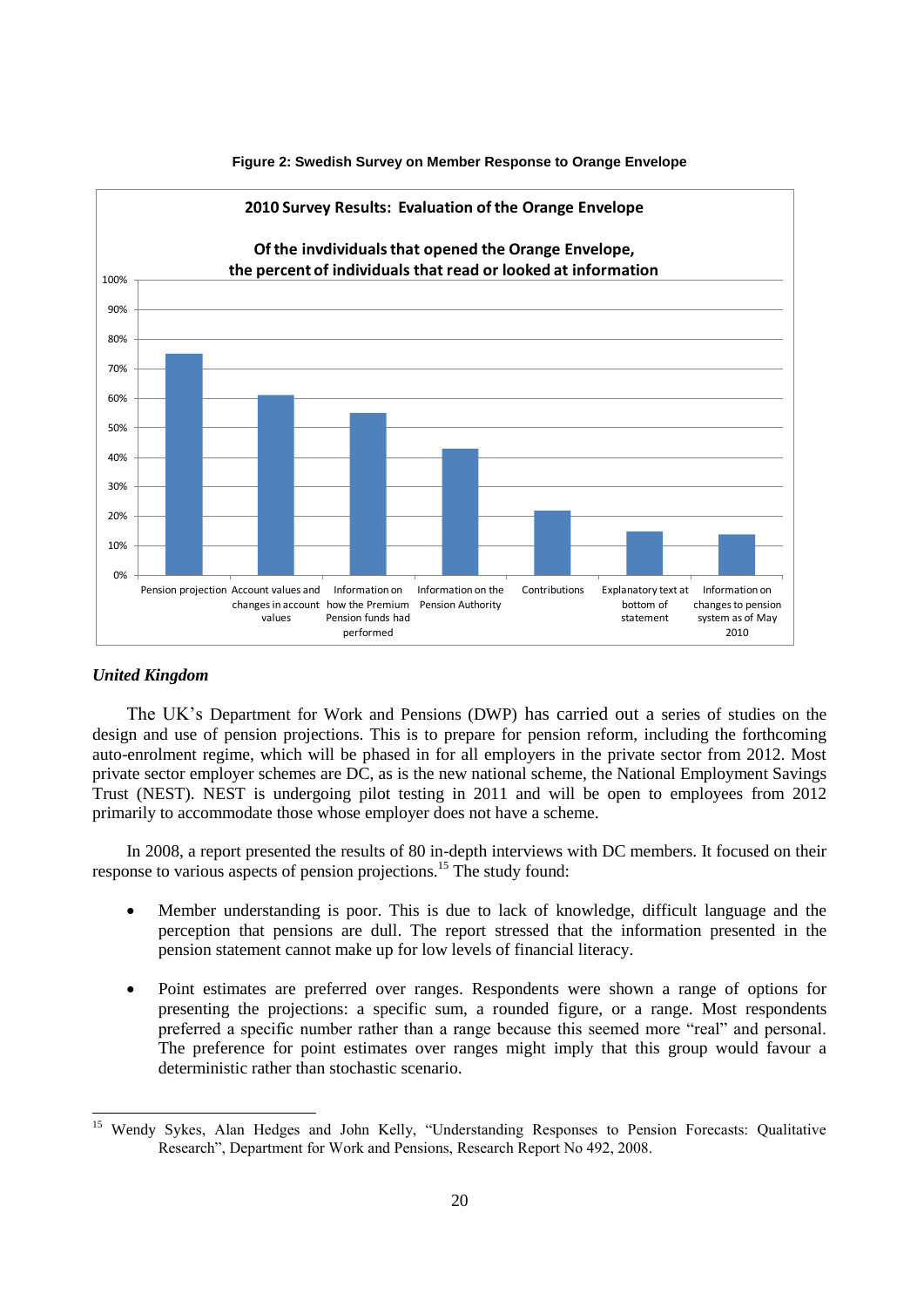- Members prefer a narrative focus and simple language. The survey found that pension statements should be "presented as a clear story from the recipient's point-of-view" and that projection information should be presented before any assumptions or calls to invest more.
- Important explanations about the forecast (for example assumptions) need to be directly and visibly integrated with the forecast itself. The members were confused by the term "today"s value" and the explanation of how inflation could erode their savings.
- Pension statements, therefore should use "Plain English" or simple to understand language.
- Age is a key factor that affects responses to projections. Statements do not seem to tackle the sense of indifference of young people; therefore new approaches to communication may be needed. The survey also notes that projections are less reliable for young members than for older members due to the longer period before retirement. Paradoxically older members have shorter periods of time to correct any forecasted shortfalls in retirement income. The survey suggests that the increased use of online pension projection tools as well as other "youth-friendly" mediums of communication should be considered as a complement to the annual statement.
- Statements should be active not passive documents. The survey conclusion was that "people need to be helped to see the forecast as a management tool and not as routine and essentially passive reports."

## <span id="page-20-0"></span>*Cross-country research conclusions*

These studies demonstrate the critical value of consumer focus groups as a means to understand, evaluate and amend the content and format of the pension statement. The consistent message that emerges is that consumers want a clear and simple statement that avoids "pension-speak" and that provides visual images that relate directly to the narrative content. Importantly, it is evident from these consumer surveys that while DC members do appreciate the pension projections, they prefer a snapshot view of their likely retirement income and not a detailed analysis.

The last point in the UK section above is crucial: "statements should be active not passive documents". The challenge, therefore, is to convert passive information into an active retirement-planning tool.

## <span id="page-20-1"></span>**V. Guidelines for Pension Statement Evaluation**

The first stage of the pension statement evaluation process is to establish the objectives and desired outcomes, which should be specific, measurable, achievable, reasonable, and time-specific. Where the statement has several objectives – for example to raise awareness of the importance of saving for retirement, to encourage members to use the website calculator, and to prompt member actions, such as increasing contribution and/or postponing retirement – it will be necessary to pre-test, monitor and evaluate each component part.

Evaluation is evidence-based and involves several key stages before, during and after the campaign:<sup>16</sup>

 Research to establish baseline measures, for example levels of awareness, knowledge and current patterns of active engagement. This should help to identify demographic and/or behavioural profiles of consumer groups.

 $\overline{a}$ 

<sup>&</sup>lt;sup>16</sup> See [http://www.financial-education.org](http://www.financial-education.org/)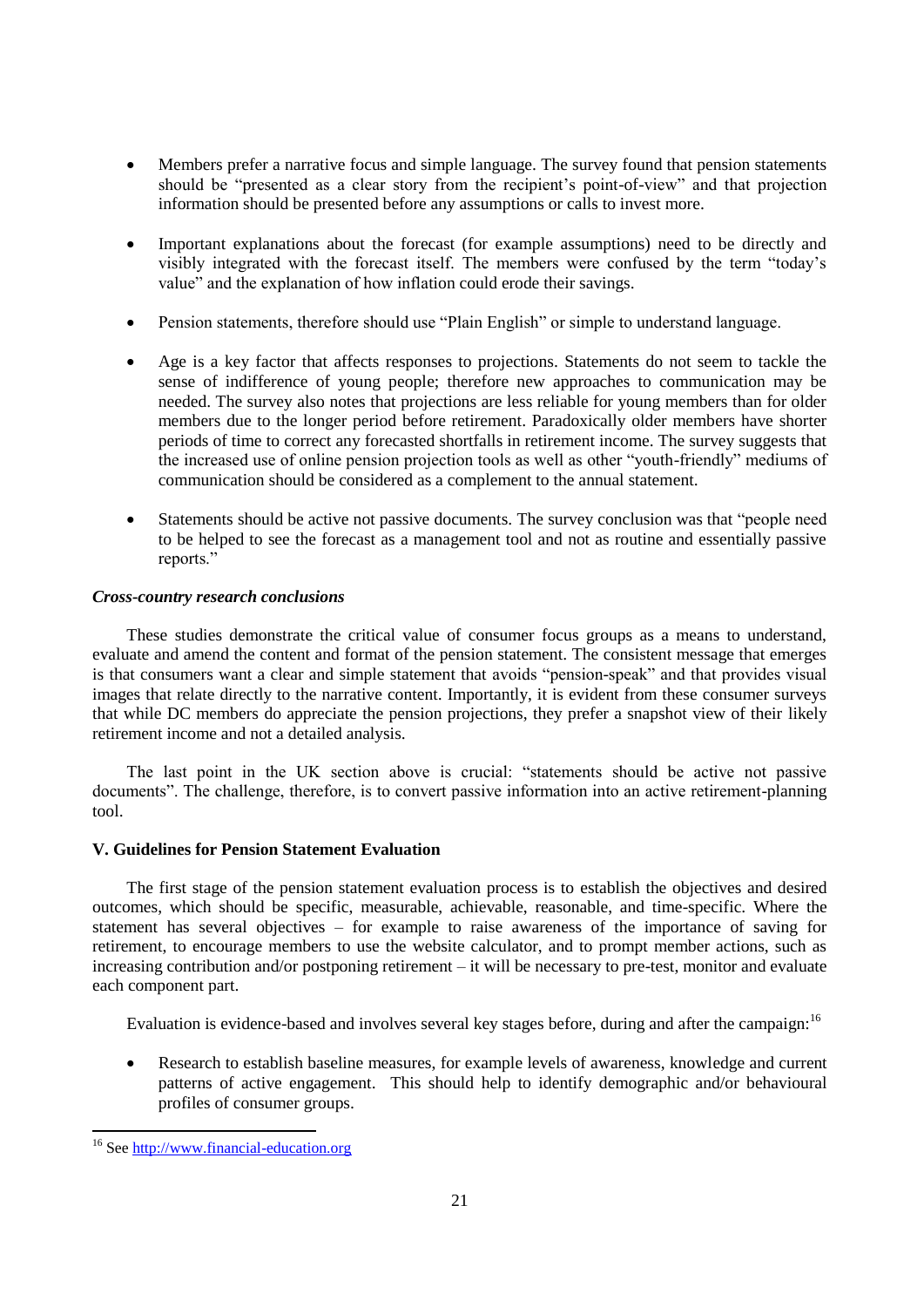- Consumer testing to determine the suitability of the statement format and content (text and visuals)
- Cost-benefit analysis of the potential communication channels, for example by establishing the number of members that might prefer a very brief statement supported by more detail and further facilities on the website
- The implementation of monitoring processes, for example phone surveys to determine whether members have:
	- Received the statement
	- Read its content
	- Understood the content
	- Taken action
- Measurement of website hits and contact with call centres prompted by the statement
- Post-campaign analysis of the quantitative results, such as the number of people who increased contributions and/or postponed retirement
- Analysis of the qualitative impact through focus groups, interviews and surveys. This might include:
	- Analysis of consumer actions to establish whether they were appropriate and informed (for example the decision to change asset allocation or funds)
	- Published reports on the campaign"s effectiveness (impact) and efficiency (costeffectiveness), including lessons learned for future use

## <span id="page-21-0"></span>**VI. Conclusions and Recommendations**

The issues raised in this report highlight the pressing need for further research at a national and international level that clarifies the purpose of the pension statement and the role this performs in the broader context of financial literacy. To further this research, supervisors, regulators, and pension providers should work together to help governments achieve their overarching socio-economic objective, which is to ensure people have adequate and sustainable retirement incomes. The pension statement should be treated as an integral element of the broader financial literacy programme.

Statement organisers should set clear and measurable objectives and introduce thorough evaluation processes. In the absence of robust evaluation, pension statements are unlikely to perform an optimal role in the communication of key information; they will not encourage members to take appropriate actions; nor will they support broader national DC communication programmes, for example in relation to pension reform and national financial literacy campaigns.

The statement should be much more than a passive document that delivers information. Rather, it should aim to engage the member and encourage actions to improve retirement income adequacy. In particular it should focus on demonstrating the potential impact of increased contributions and the postponement of retirement.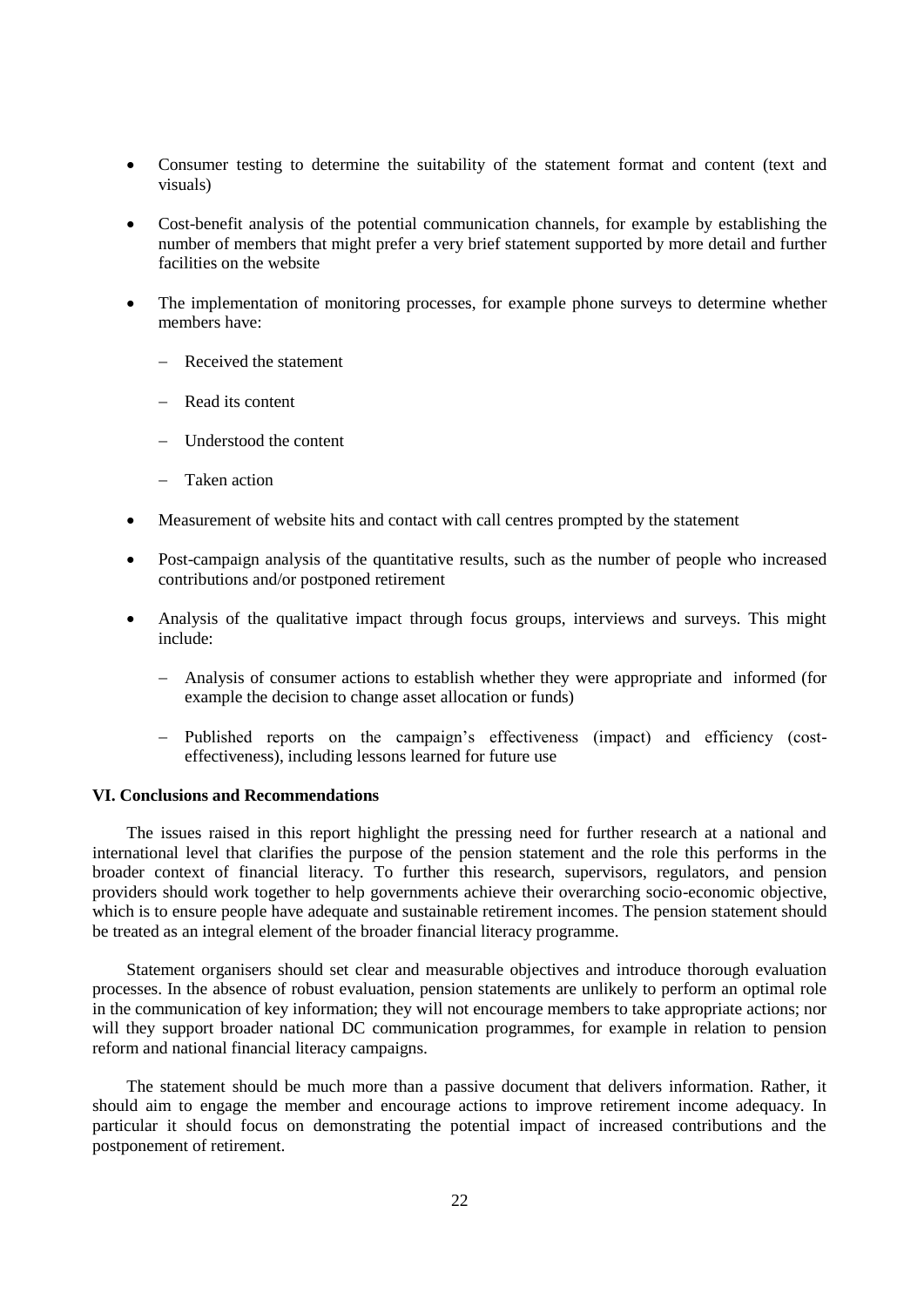For maximum impact the statement should present a clear and simple summary of key facts on the first page of the statement. Information provided for the purpose of regulatory "accountability" and "transparency," does not readily translate into member empowerment. Supervisors and regulators should consider, therefore, if the statutory information pension providers are required to disclose might be sent in a separate document from the main annual statement.

Much more work needs to be done on the best way to present projections that are meaningful and that also prompt members to take appropriate action:

- Projected *fund values* at retirement should be included but the most important figure for the consumer is likely to be the projected *monthly income*, which should be highlighted.
- Assumptions should be net of actual charges and take account of future inflation, so that the member sees the projected monthly income in 'today's prices'
- Overall, the debate about projections should focus more clearly on behavioural issues and the language that consumers use and understand. In particular consumers are unlikely to understand the mathematical concept of probability and might confuse this with "blind chance" or a lottery system. Even the term "projection" might be misunderstood and a suitable user-friendly synonym should be adopted, such as "forecast" or "indication". Mathematical and technical accuracy should give way to user-friendly language.
- More sophisticated online projection tools might enable some members to make appropriate and meaningful connections between the management of the accumulation and decumulation stages of the DC plan – that is, between assets and liabilities. However, it is unlikely that this type of tool would be suitable for the majority, so it should be restricted to the website and offered as a click-through from the main deterministic projection calculator page.
- Some of the concerns about the uncertainty associated with deterministic projections might be addressed through the use of more cautious investment and inflation assumptions and the use of actual plan charges in projections. Further research might indicate that one of the greatest risks to members" potential retirement funds are due to the use in statements of unrealistic assumptions and also to the imposition of excessive plan charges, the impact of which is not made evident in the providers" projections.

Pension supervisors and regulators should collaborate at an international level to achieve greater consistency in the prescribed assumptions to be used by private providers. At present it is not clear that the wide range of investment assumptions used across different countries can be attributed solely to the local rules on permitted DC plan assets and access to capital markets.

Where providers have a significant degree of discretion in their choice of assumptions, this can lead to inconsistencies and member confusion. This point applies to web calculators as well as pension statements. The required use of a single government calculator might be appropriate, with some discretion for providers to make adaptations where these are demonstrated to be beneficial to members.

Future research should consider the statements sent to the self-employed, who comprise a significant proportion of the labour market in most countries. In particular the impact on projected benefits of variations in the level and consistency of contributions should be taken into account.

The written statement, as the sole means of communicating benefits, is inflexible and limited. It remains essential, however, because many people do not have easy access to, or are familiar with the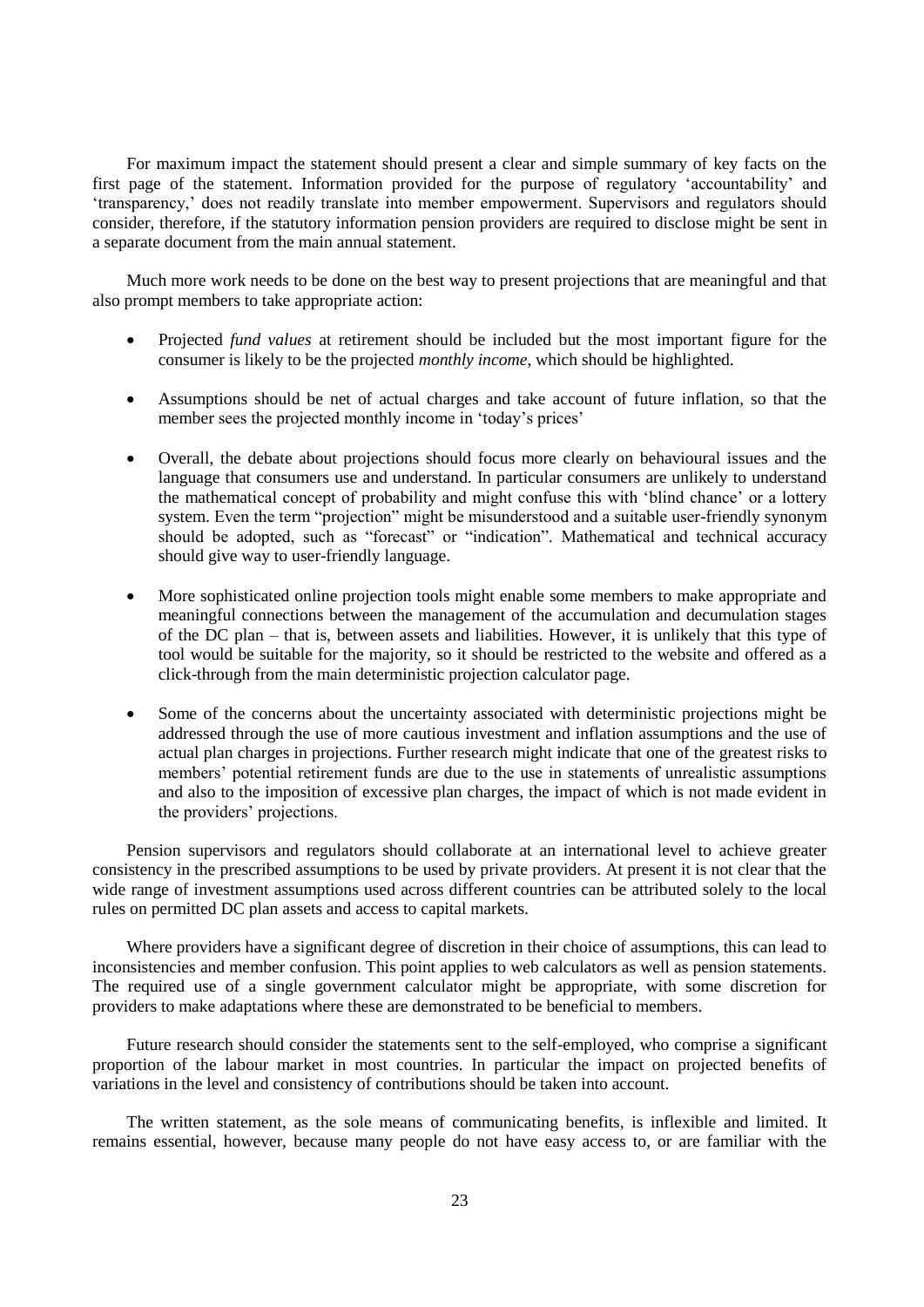internet. Nevertheless it is likely that a simplified paper statement could be supported by a message sent to mobile phones, for example, and through the provision of further information on the relevant website. Overall, the internet offers a more flexible delivery format that avoids information overload, as it allows the member to access information in accordance with their needs and to develop awareness and understanding through the use of the web calculator, which is an active pension-planning tool.

The value of pension information to the individual is significantly diminished if information only relates to a single plan. Therefore there is an urgent need for combined pension statements that take account of the all sources of pensions, including state (public) systems. Moreover the inclusion of all private plans would also draw attention to 'forgotten' accounts from previous employment, for example, and would prompt individuals to consolidate plans where appropriate. Supervisors and providers should work together to achieve this essential longer-term objective.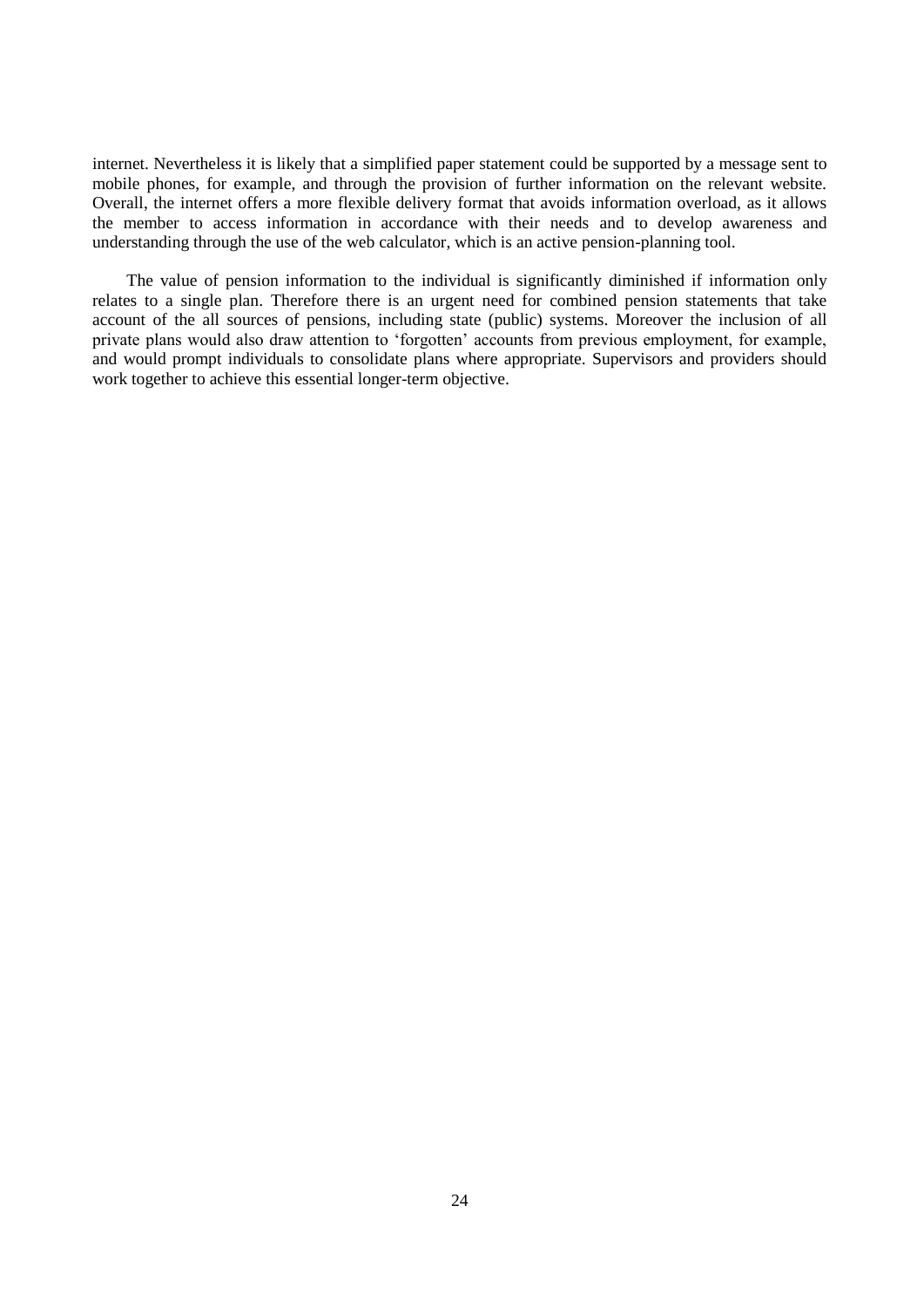# **WORKING PAPERS PUBLISHED TO DATE**

The full series is listed below in chronological order. Prior to March 2010, the series was named OECD Working Papers on Insurance and Private Pensions. All working papers can be accessed online at: [www.oecd.org/daf/fin/wp.](http://www.oecd.org/daf/fin/wp)

*2012*

WP 18: Lessons from National Pensions Communication Campaigns

WP17: Review of the Swedish National Pension Funds

WP16: Current Status of National Strategies for Financial Education: A Comparative Analysis and Relevant Practices

WP15: Measuring Financial Literacy: Results of the OECD INFE Pilot Study

WP14: Empowering Women Through Financial Awareness and Education

*2011*

WP13: Pension Funds Investment in Infrastructure: Policy Actions

- WP12: Designing Optimal Risk Mitigation and Risk Transfer Mechanisms to Improve the Management of Earthquake Risk in Chile
- WP11: The Role of Guarantees in Defined Contribution Pensions
- [WP10: The Role of Pension Funds in Financing Green Growth Initiatives](http://dx.doi.org/10.1787/5kg58j1lwdjd-en)

[WP9: Catastrophe Financing for Governments](http://dx.doi.org/10.1787/5kgcjf7wkvhb-en)

WP8: Funding in Public Sector Pension Plans - International Evidence

WP7: Reform on Pension Fund Governance and Management: The 1998 Reform of Korea National Pension Fund

*2010*

```
WP6: Options to improve the governance and investment of Japan"s Government Pension Investment Fund
```
- [WP5: The New IAS 19 Exposure Draft](http://www.oecd.org/dataoecd/22/8/45961579.pdf)
- [WP4: The EU Stress Test and Sovereign Debt Exposures](http://www.oecd.org/dataoecd/17/57/45820698.pdf)
- [WP3: The Impact of the Financial Crisis on Defined Benefit Plans and the Need for Counter-Cyclical](http://www.oecd.org/dataoecd/22/11/45694491.pdf)  [Funding Regulations](http://www.oecd.org/dataoecd/22/11/45694491.pdf)

[WP2: Assessing Default Investment Strategies in Defined Contribution Pension Plans](http://www.oecd.org/dataoecd/22/63/45390367.pdf)

[WP1: Framework for the development of financial literacy baseline surveys: A first international](http://www.oecd.org/dataoecd/4/29/45153314.pdf)  [comparative analysis](http://www.oecd.org/dataoecd/4/29/45153314.pdf)

# **OECD Working Papers on Insurance and Private Pensions**

[WP41: Policy Action in Private Occupational Pensions in Japan since the Economic Crisis of the 1990s](http://www.oecd.org/dataoecd/44/53/44862093.pdf)

[WP40: Pension Funds" Risk-management Framework: Regulation and Supervisory Oversight](http://www.oecd.org/dataoecd/35/43/44633539.pdf) [WP38: Managing investment risk in defined benefit pension funds](http://www.oecd.org/dataoecd/49/17/44899253.pdf)

*2009*

[WP37: Investment Regulations and Defined Contribution Pensions](http://www.oecd.org/dataoecd/38/15/43347646.pdf)

[WP36: Private Pensions and Policy Responses to the Financial and Economic Crisis](http://www.oecd.org/dataoecd/37/54/42601323.pdf)

[WP35: Defined-contribution \(DC\) arrangements in Anglo-Saxon Countries](http://www.oecd.org/dataoecd/37/53/42601249.pdf)